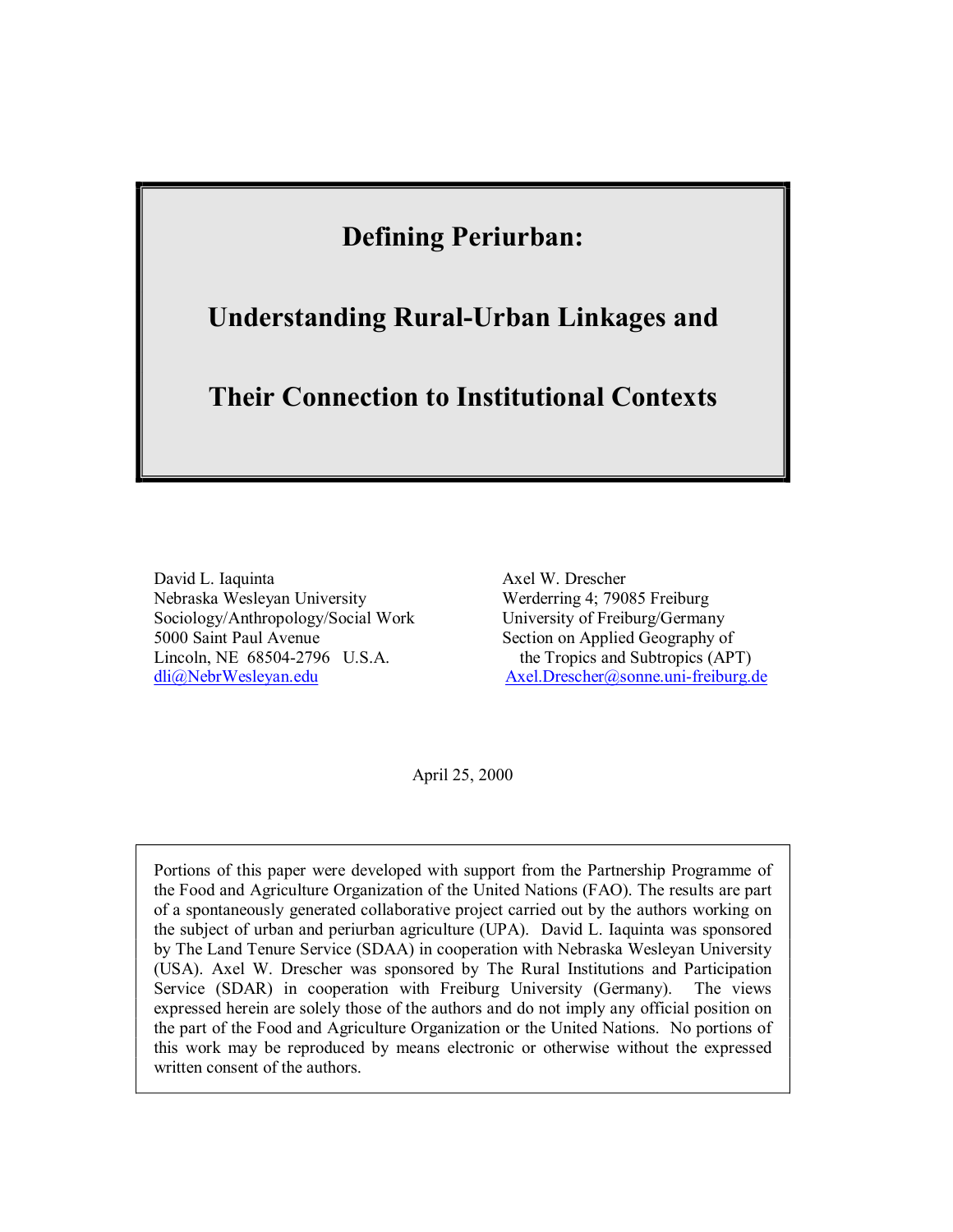## **Table of Contents**

| 1                                                | <b>INTRODUCTION</b>                                                                                                                                                                                                                                                  | 1                                       |  |  |  |  |
|--------------------------------------------------|----------------------------------------------------------------------------------------------------------------------------------------------------------------------------------------------------------------------------------------------------------------------|-----------------------------------------|--|--|--|--|
| $\mathbf{2}$                                     | PERIURBAN AS A CONCEPT                                                                                                                                                                                                                                               | 1                                       |  |  |  |  |
| 3                                                | A PERIURBAN TYPOLOGY AND RELATED INSTITUTIONAL CONTEXTS                                                                                                                                                                                                              |                                         |  |  |  |  |
| 3.1<br>3.1.1<br>3.1.2<br>3.1.3<br>3.1.4<br>3.1.5 | <b>Typology of Periurban</b><br>Village Periurban or Perirural ("Rural" places with "urban" consciousness)<br>Diffuse Periurban (In-migration from various places)<br>Chain Periurban (In-migration from a single place)<br>In-place Periurban<br>Absorbed Periurban | 4<br>$\overline{4}$<br>5<br>5<br>5<br>7 |  |  |  |  |
| 3.2                                              | <b>Links between Periurban types</b>                                                                                                                                                                                                                                 | 7                                       |  |  |  |  |
| 3.3<br>3.3.1<br>3.3.2<br>3.3.3<br>3.3.4<br>3.3.5 | <b>Institutional Contexts</b><br>The (Network) Induced Institutional Context<br>Amalgamated Institutional Context<br>Reconstituted Institutional Context<br><b>Traditional Institutional Context</b><br>Residual Institutional Context (Traditionalism)              | 8<br>9<br>10<br>11<br>11<br>12          |  |  |  |  |
| 4                                                | <b>APPLICATIONS AND ISSUES</b>                                                                                                                                                                                                                                       | 13                                      |  |  |  |  |
| 4.1                                              | An Application of the Typology to Land Tenure and Population                                                                                                                                                                                                         | 13                                      |  |  |  |  |
| 4.2                                              | <b>Issues Remaining</b>                                                                                                                                                                                                                                              | 15                                      |  |  |  |  |
| <b>BIBLIOGRAPHY</b>                              |                                                                                                                                                                                                                                                                      |                                         |  |  |  |  |
|                                                  | <b>ENDNOTES</b>                                                                                                                                                                                                                                                      | 25                                      |  |  |  |  |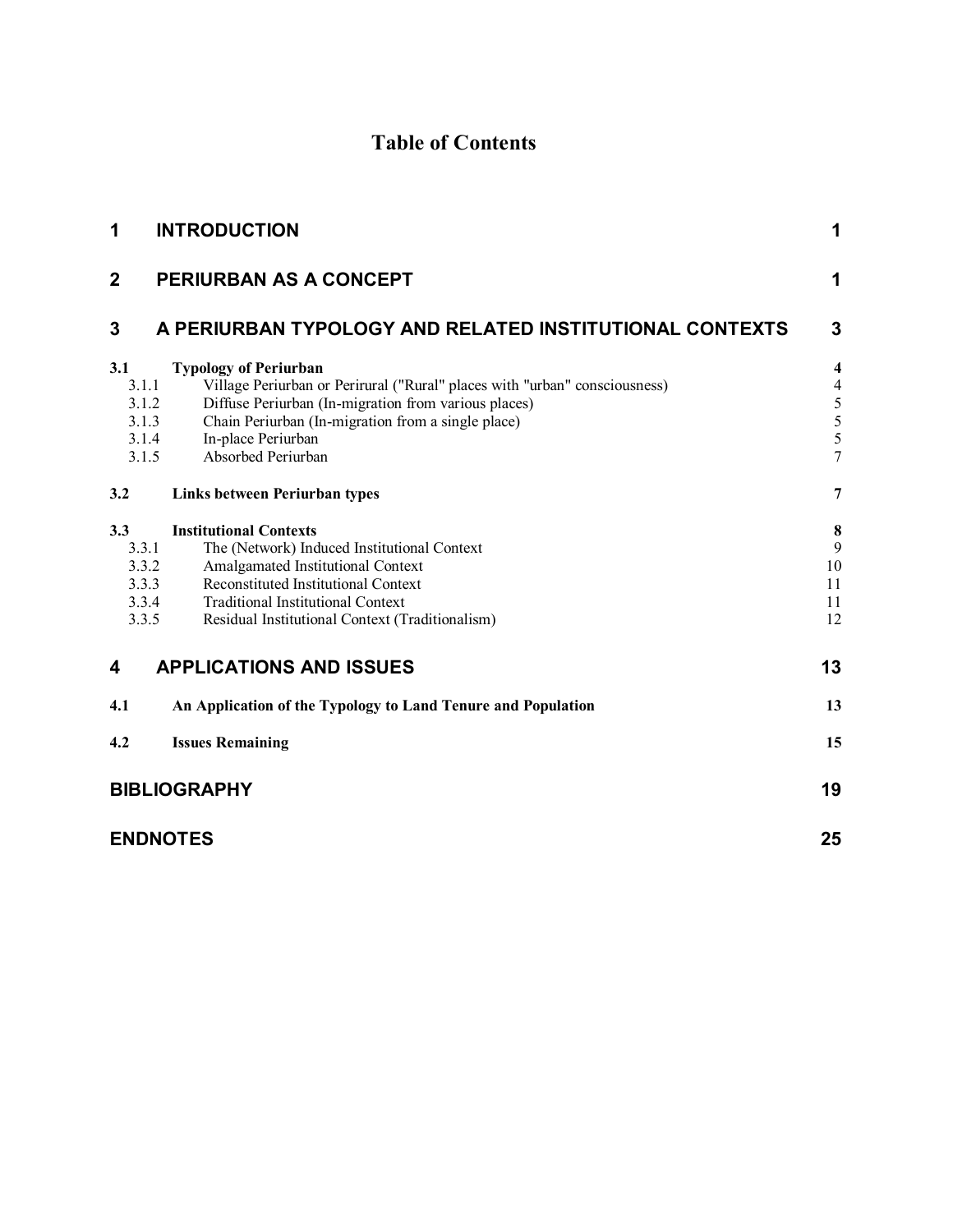### **1 Introduction**

Increasingly, policy makers and researchers are acknowledging the potential role urban and periurban environments play in alleviating food insecurity and enhancing the nutritional status of urban poor and marginalized people (Drescher and Iaquinta 1999). As  $UPA<sup>1</sup>$  itself has become more prevalent, so too has our awareness of its potential and limitations. Unfortunately, research and policy discussion surrounding UPA have been hampered by:

- a lack of participation and support from international organizations,
- often negative attitudes by elected policy makers,
- inadequate organizational structures,
- · oversimplification of issues and relationships, and
- the failure to adequately define fundamental terminology involved in UPA.

There is also an increasing perception that rural, periurban, and urban environments operate as a system rather than independently and that rural development and urban planning are necessarily linked activities. Activities or interventions in one arena have consequences in the other, often negative. On the other hand, creative policies can turn liabilities into resources and bridge the rural-urban divide.

The term periurban is used frequently in the literature and in policy discussions, yet definitions are largely situational and case specific. They provide little basis for a unified understanding of what constitutes *periurban*. Our goal to provide some theoretical clarity and practical utility to this problem by creating a typology of periurban. Our typology identifies the institutional framework and relevant networks in the different "types" of periurban. Thus, development workers can use this as a tool to identify the key institutions in their area(s) of interest.

### **2 Periurban as a Concept**

Today researchers from many disciplinary and paradigmatic perspectives use the term periurban to describe contradictory processes and environments. Examination of the literature evidences a number of distinct patterns in the way researchers have addressed the it. (See Iaquinta and Drescher, 1999). Unfortunately, a variable that is seen as definitional for some is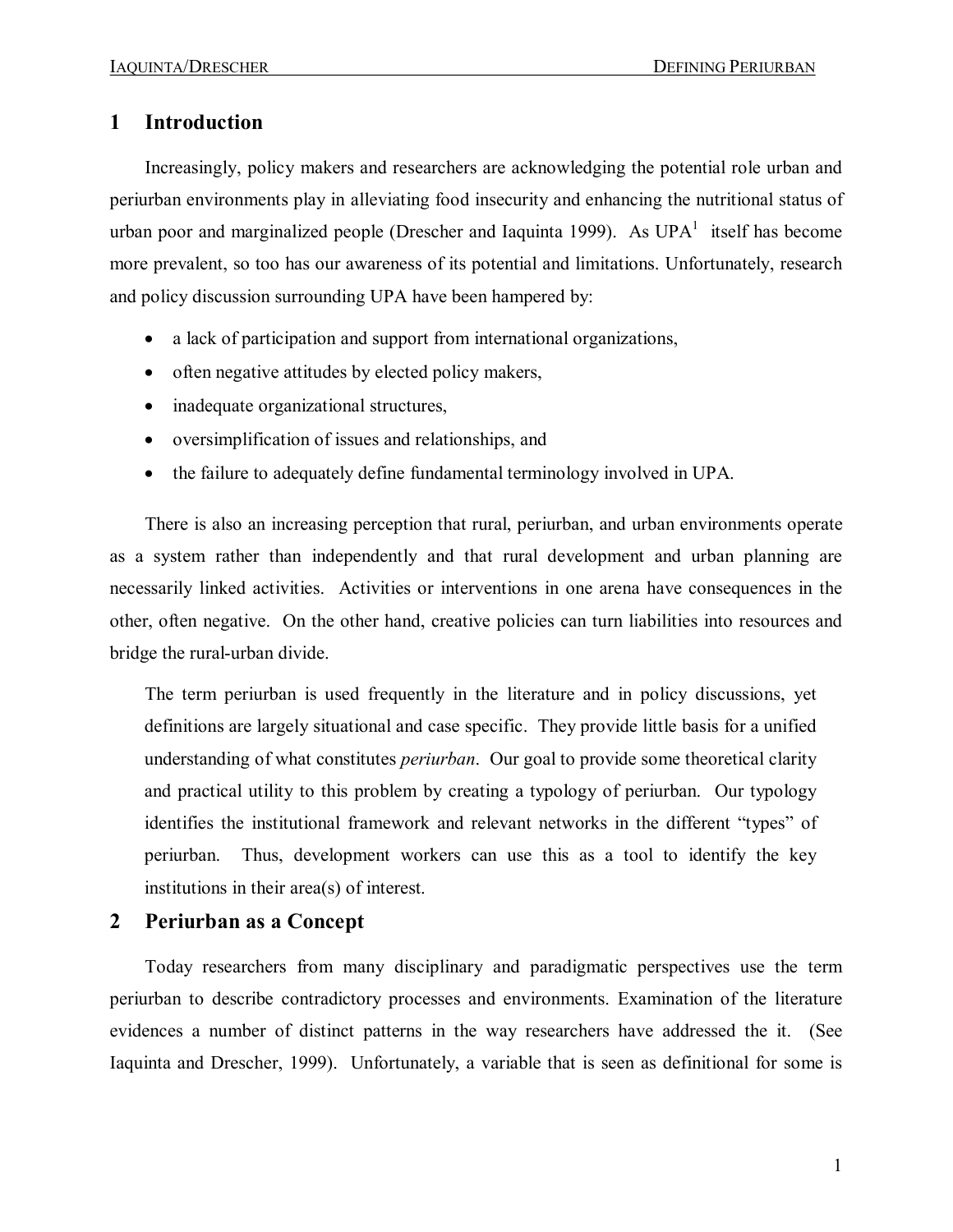seen as an outcome of periurban processes by others. Consequently, the concept of *periurban* has become trivialized and tautological, its analytical and practical utility severely compromised.

The concept of *periurban* emerged due to limitations in the dichotomy between rural and urban.<sup>2</sup> Much research has identified the inadequacy of this simplistic dichotomy,<sup>3</sup> some authors even suggesting its analytical relevance is long past.<sup>4</sup> Others have argued more specifically that only the dichotomous construct has outlived its usefulness not the underlying distinction between degrees of *ruralness* and *urbaness* (Rambaud 1973).

RUPRI (1998) specifically criticizes the dichotomous basis of "urban" and "rural" definitions, arguing that many of the characteristics that define rural areas exist along a continuum within which individuals, households, communities and institutions distribute themselves. A key feature of periurban environments is their dynamic nature, wherein social forms and arrangements are created, modified and discarded. They are areas of *social compression* or *intensification* where the density of social forms, types and meanings increases, fomenting conflict and social evolution. Whether we decide to accept a continuum model or a model that employs a "typological set" is less important than the recognition that the spectrum of change from rural to urban is discontinuous, "lumpy", and multidimensional, and that it arises from underlying social processes.

We begin the search for a comprehensive definition of periurban with the concept of *urban*.<sup>5</sup> Established theoretical definitions of urbanization/urbanism identify the following components:

- Demographic component (i.e., increasing population size and density)
- Economic sectoral component (i.e., a primarily non-agricultural labor force)
- Social-psychological component (i.e., consciousness of what it means to be *urban*)

In sociology the first two components are usually taken as the basis for defining urbanization while the third is the core definition of urbanism--the social psychological reflection or response to urbanization (Fischer 1984). The social psychological component essentially refers to those values, attitudes, tastes and behaviors that are seen to be characteristic of urban as opposed to rural dwellers. Earlier notions of this component tended to be associated with "westernization", reflecting the ethnocentric thinking of the time (Holleman 1964:324). More recent writers take a more neutral view of the process (Williams, et.al. 1983).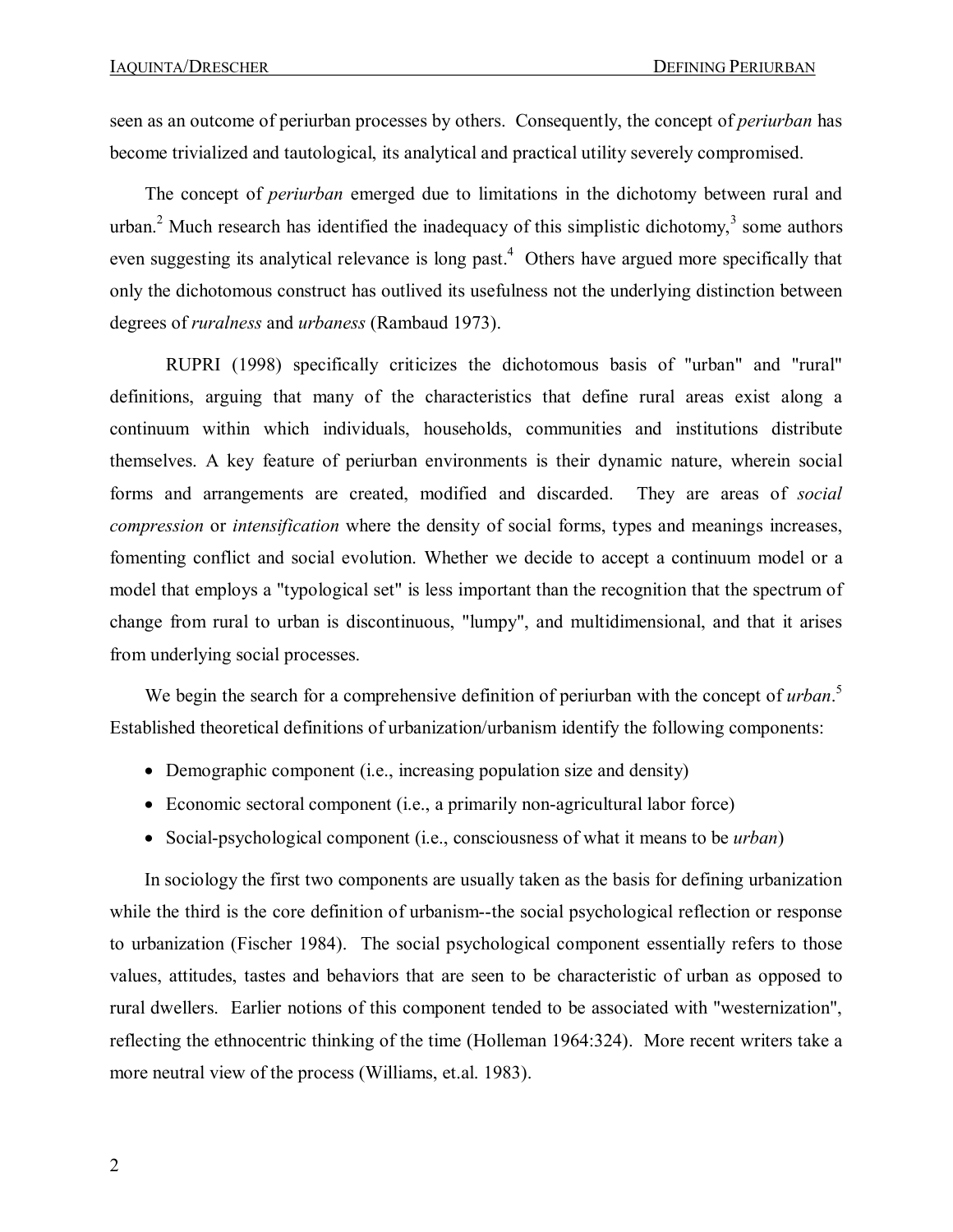Given that the above three components form the basis of the definition of "urban" and given that periurban includes some level of *urbaness*, then it follows that some variation of these three components should underlie the definition of periurban. Holleman underscores this when he directly links peri-urban to the concept of a "change in mental orientation."<sup>6</sup>

Importantly, what seems to be not essential to the definition of periurban is "proximity to the city". **The fact that much periurban "place" is proximate to the city is substantively important and instrumental to a comprehensive understanding of periurban, but it is incidental to an elemental understanding of periurban.** As we shall elaborate, "proximity to city" represents a further specification, which allows us to distinguish between "types" of periurban, not to define periurban in the first place. Additionally, concentration on geographic location as a basis for defining periurban also undermines a clear understanding of the **ruralurban spectrum as dynamic, interactive and transformative**.

The social-psychological component is the one most often omitted from periurban definitions. Yet as some scholars and policy analysts have argued, ignoring this component misses the reality of periurban, underestimates the prevalence of social change and misclassifies the experiences of numerous people and communities in the real world.<sup>7</sup> Typically, those researchers arguing in support of including this component have also been the most critical of definitions that rely solely on proximity to the city (Groppo and Tosselli 1997).

## **3 A Periurban Typology and Related Institutional Contexts**

Urbanization is a process of concentration and intensification of human life and activity. It is an uneven process that takes place in a physical environment. Urbanization is one possible outcome of the three fundamental population processes-fertility, mortality, and migration. These processes are in turn the result of individual decisions undertaken in a sociocultural, economic, political and environmental context. One consequence of urbanization is the uneven incorporation of a variety of institutional forms into the larger cultural environments, identified as urban, periurban and rural. In particular, we identify five classes of institutional arrangements that arise within the complex continuum from rural to urban and that fall within the range of phenomena that various scholars and practitioners have identified as periurban. Each of these institutional classes is connected to a specific periurban type and hypothesised to arise from a specific demographic process (in parentheses) underlying urbanization.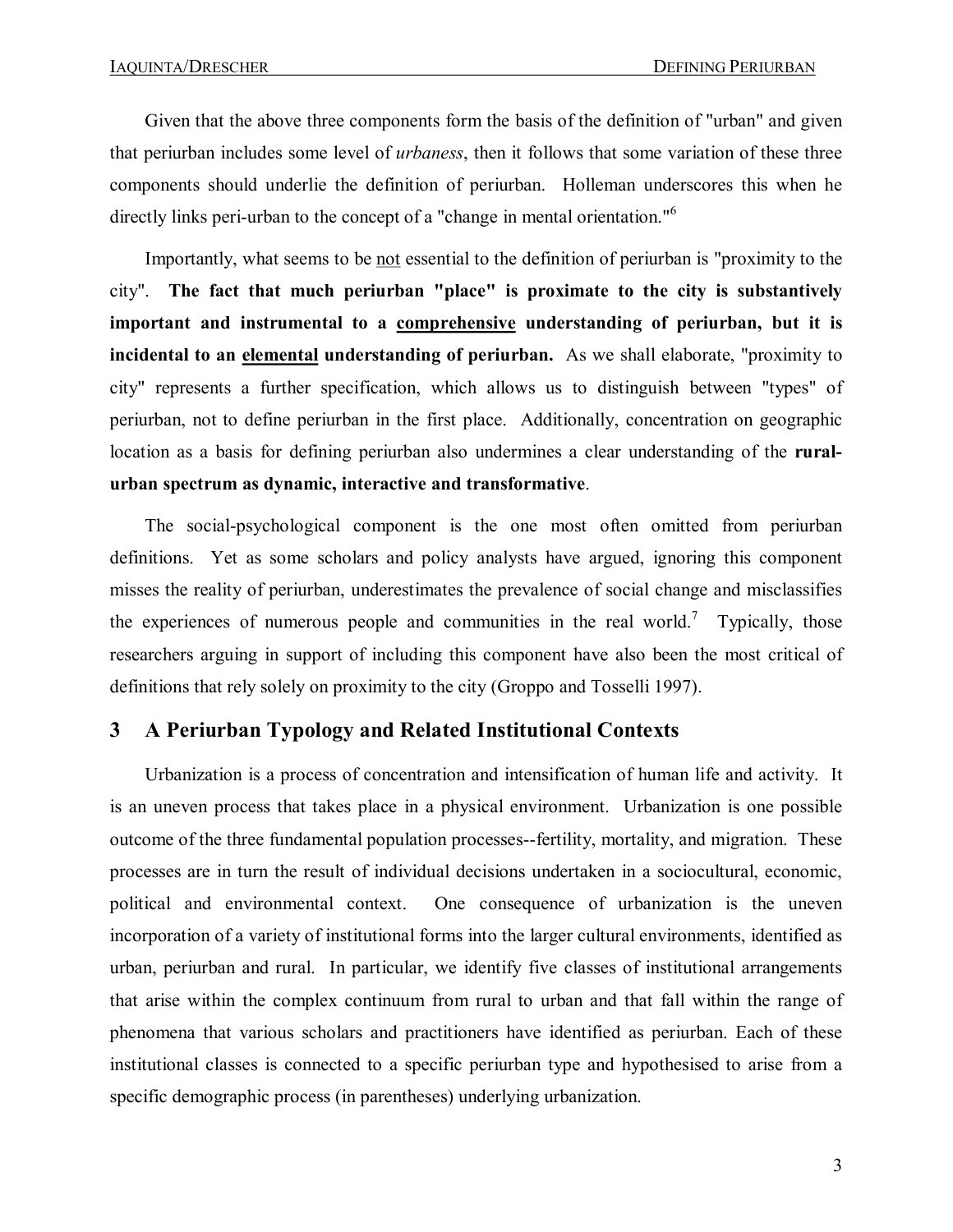- Village PU: Network Induced (Sojourning/circulation/migration)
- Diffuse PU: Amalgamated (Diffuse migration)
- Chain PU: Reconstituted (Chain migration)
- In-Place PU: Traditional (In situ urbanization)
- Absorbed PU: Residual (Traditionalism with Succession/displacement)

### **3.1 Typology of Periurban**

The importance of these classes of institutional arrangements is that they can help us identify useful *meso*-policy interventions. This is important in urban and periurban environments where there is an intensification of conflict and a necessity for negotiating and resolving competing claims (e.g., in residential versus agricultural land use debates, or between competing customary institutional forms and values) and for implementing development plans. Such conflicts occur at all levels, including family, neighborhood, organizational, community, regional, and national. The nature and complexity of this region of society, which combines elements of both "rural" and "urban," is well established in the literature under terms like *periurban*, *exurban*, *urban tract*, *rurban*, *urban fringe*, *semi-urban*, and even *suburban*.

#### *3.1.1 VPU: Village Periurban or Perirural ("Rural" places with "urban" consciousness)*

This category refers to areas that are geographically non-proximate to an urban area, yet are experiencing substantial urbanism (i.e., social psychological dimension of urbanization). While such influences can accrue solely through mass media and the diffusion of consumerist ideologies, they are more likely in developing countries to occur vis-à-vis such processes as:

- The inflow of out-migrant remittances,
- Out-migrant infusion of "urban" ideas and modes of behavior,
- Out-migrant infusion of non income resources, and/or
- Out-migrant participation--particularly strategic--in community decision-making.

This is the category of place that is most often omitted in the consideration of periurban environments. In essence its designation as periurban rests on its social psychological transformation rather than its geography or size. This transformation is itself posited to result from the demographic process of migration. However, rather than to focus on the geographic movement of the out-migrants, we emphasize the continuing linkages by which they effect the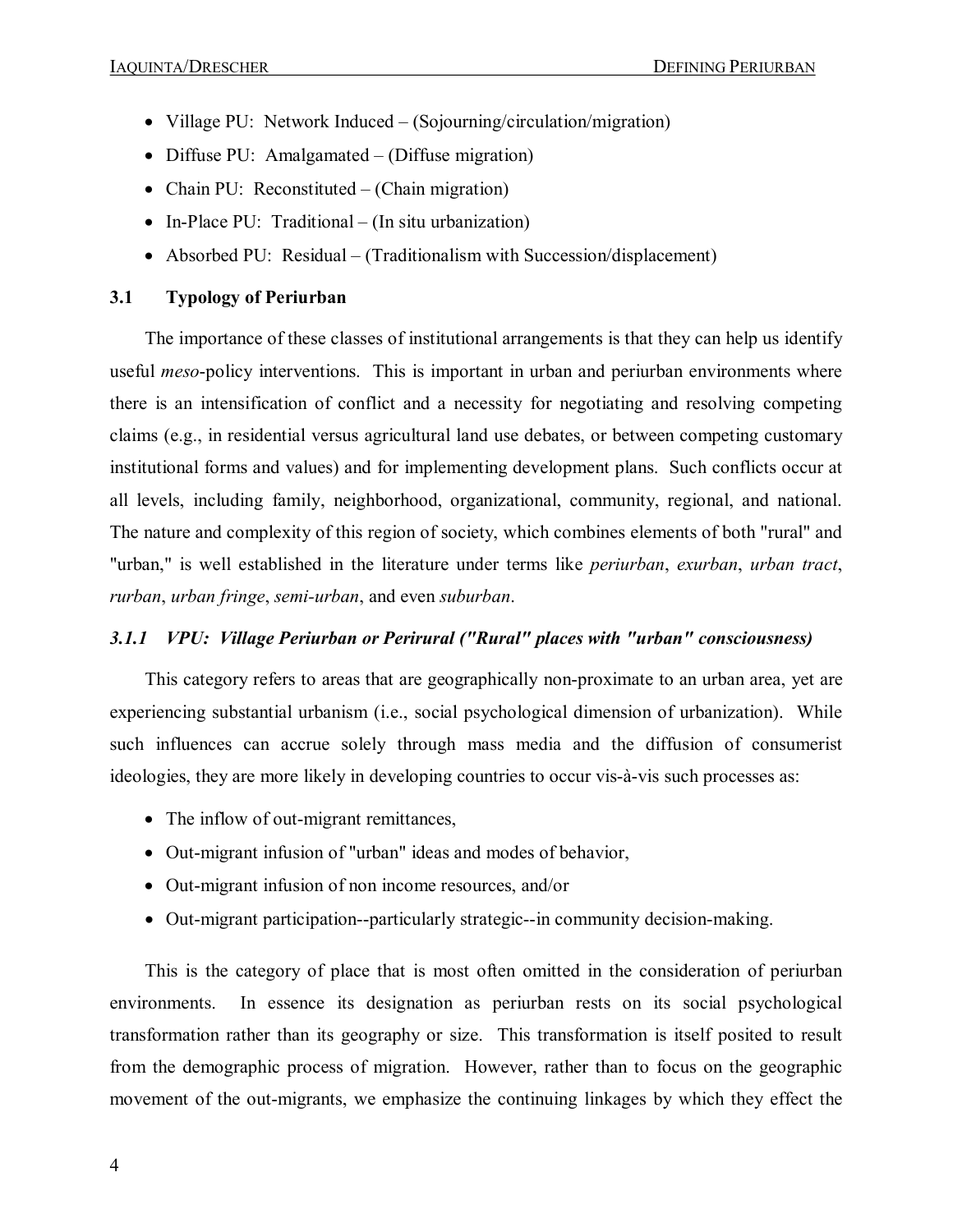infusion of things urban into the village culture.<sup>8</sup> Importantly, these are environments which are likely very stable yet capable of absorbing and accommodating "urban values". The mechanism of accommodation rests on the stability of the community and the structured network of participation by out-migrants. $9$ 

#### *3.1.2 IPU: Inplace Periurban*

These areas are proximate to the urban area and result from in-place (in-situ) urbanization. That is, they are in the process of being absorbed *whole*, whether by annexation (actual expansion of the city fringe) or simple reclassification (reflecting de facto urban expansion). In some instances they become more urbanlike under their own power through natural increase and/or rural in-migration. More commonly, they are formed from periurban villages by a combination of those processes combined with in-migration from the nearby urban area.<sup>10</sup> Whichever is the case, because they are being absorbed "whole", such places tend to perpetuate and reinforce the existing power structure and bases of inequality. To the degree that sufficiently large numbers of in-migrants arrive from the city, oldtimer-newcomer conflict is likely to emerge.<sup>11</sup> Exclusive of any new urban in-migrants, the residents of these areas tend to reflect the extremes of the local power spectrum:

- those least likely to be opportunistic since they chose not to migrate earlier (e.g., poor);
- those most likely to benefit from customary or traditional arrangements and who had a vested interest in remaining (e.g., the rich and/or powerful);
- those most embedded in and accepting of customary or traditional arrangements who had little real opportunity to migrate earlier (e.g., women).

*Because of their lack of geographic displacement and the potential for increasing oldtimernewcomer polarization, these environments should have the most intact and quite conservatively held customary and traditional institutions.*

#### *3.1.3 CPU: Chain Periurban (Inmigration from a single place)*

Some areas proximate to the city undergo settlement vis-à-vis a process of chain migration, i.e., the geographic translocation of a village population to a specific locale in the urban periphery. These migrants tend to be the most opportunistic (i.e., risk-taking oriented) members of their original village population, hence most open to change. These areas have a high degree of ethnic homogeneity and numbers sufficient for a critical mass. Consequently, traditional or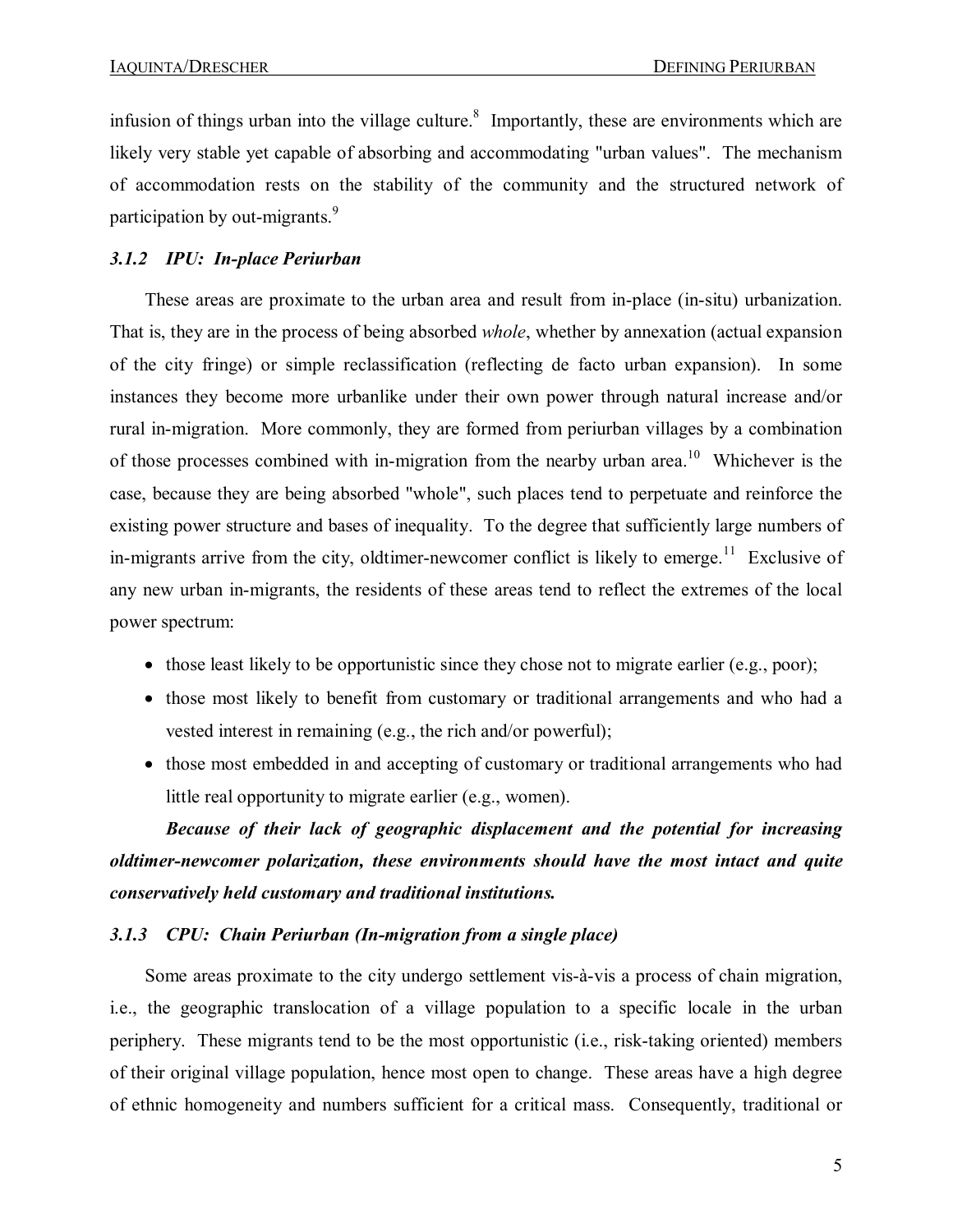customary beliefs and institutions tend to be carried to and reconstructed in the new environment, integrating elements of the new surrounding urban institutions.<sup>12</sup> This integration of urban institutions happens to a greater extent for *chain periurban* than for *in-place periurban* areas.

This type of "community" formation is similar to that described by Herbert Gans (1962) as leading to the creation of "urban villages". Indeed, chain migration is the master trend underlying much international migration. Early migrants or "pioneers" serve as auspices of migration for later "settlers" from the homeland. By providing temporary housing and information on the ways of the new culture, the pioneers reinforce their status as *landsmann*. This process also reinforces both the tendency to form enclaves and to reproduce adapted "traditional" institutions—along the lines of kinship, *landsmannschaften* or coethnicity. This type of periurban community is highly stable. Areas identified as "squatter settlements" around the cities of developing countries are mostly this type or *diffuse periurban*.

#### **3.1.4 DPU: Diffuse Periurban (In-migration from various places)**

A separate category of periurban is comprised of areas proximate to the city, which are settled vis-à-vis in-migration. In this instance the in-migrants derive from a variety of geographic source points rather than a single one. In-migration to these environments often also includes migrants from urban areas. These areas are characterized by greater ethnic heterogeneity and a greater density of varied beliefs about customary institutions and arrangements than *chain periurban* environments. The institutional patterns here reflect much greater inclusion of "urban" forms than is the case for either *chain* or *in-place periurban*.

*Diffuse periurban* environments have a greater potential than *chain periurban* environments for both conflict and for negotiating new institutions that are more "urban" oriented. Such areas of settlement may arise from a "staged" occupation, whereby unoccupied land is settled by the landless acting in a coordinated take-over at a time specific (e.g., de Soto 1989). These areas may also arise from spontaneous processes of migration over a period of time, whereby people from diverse origins—mostly the poor and landless—settle together.<sup>13</sup> Importantly, the heterogeneity of cultures of origin requires that any collective organization must be negotiated across—rather than along—customary lines.<sup>14</sup> Simple adherence to tradition is insufficient to settle conflicts, which derive directly from differences between traditions. Therefore, there must be increasing appeals to modern (i.e., urban) or transcultural modes and methods of dispute resolution and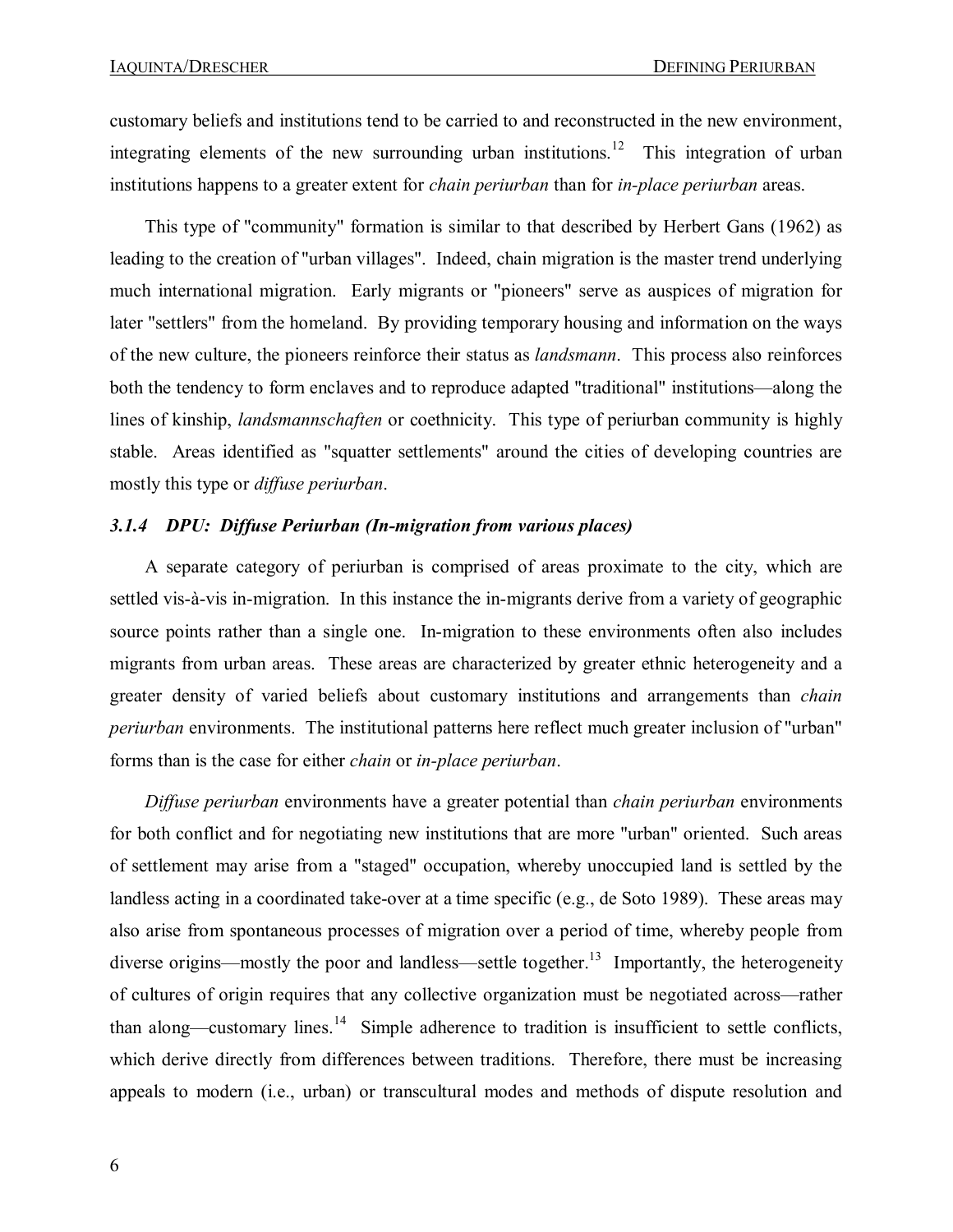community building which transcend particular traditions. The likelihood of such cross cultural negotiation is increased by the in-migration of "urban" residents whether they have been longtime urbanites or more recent in-migrants from rural areas temporarily making use of urban ghettos as auspices of migration.<sup>15</sup>

#### *3.1.5 Absorbed Periurban*

The final category of periurban refers to areas proximate to or within the urban context that have been so for a considerable period of time. The defining characteristic of these locations is the maintenance of customary or traditional institutional arrangements which are derived from the culture of original settlers/residents who have long since ceased to be the numeric majority in the area. These areas derive from either *in-place periurban* areas or from *chain periurban* areas. Over time either of these periurban types can undergo the compositional processes of succession and displacement while on the macro level being evermore absorbed into the urban environment administratively, politically and social-psychologically.

In short, the original settler culture group is replaced through either residential succession or through diffusion due to differential migration along ethnic/cultural lines. Yet, some important customary arrangements (i.e., institutions) of the original group remain in place now supported by "newcomers". These vestigial arrangements are supported through a combination of ritualism, power/dominance relations and reification by arrangements in the formal/modern sector. They have a strong conservative effect in the form of adherence to "tradition" for tradition's sake rather than an adherence to traditional principles because they are functional for the community.<sup>16</sup>

#### **3.2 Links between Periurban types**

In our pursuit of a definition for periurban we also have had to explore the larger question of the relationship between rural and urban environments. One observation that is well established in the literature is that rural out-migrants generally do not go directly to large cities. Rather, a series of moves are involved, called *step migration*, wherein rural migrants move first to villages or small towns and successively to more *urban* environments. A second observation in the literature is that migration does not sever all—or even most—linkages between the migrant and her/his community of origin and family.<sup>17</sup>

Taken together these two points underscore the importance of conceptualizing the periurban environment as a dynamic, transformative, and reciprocal arena linked at the macro level not only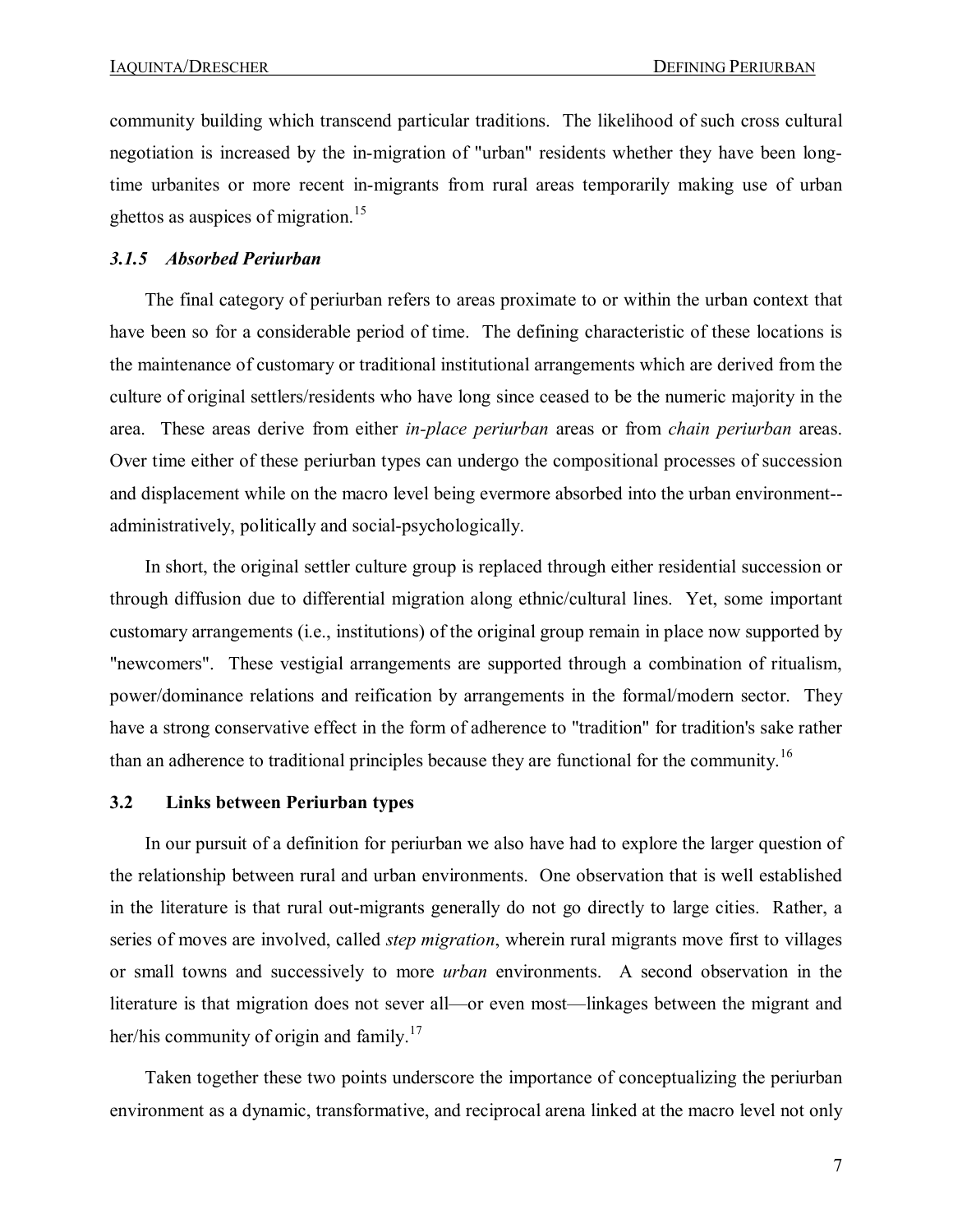by economic activities and geography but also significantly by the social fabric of individual and family networks.<sup>18</sup> Thus, the periurban environment is dynamic exactly because of the flow of migrants and the density and heterogeneity of activities present. It is transformative because it changes the migrants and the migrants change it. It is reciprocal not only because individual migrants and the social environment influence each other, but also because the individual links between donor areas and the receiving areas continue to induce change in both directions at the aggregate and institutional levels.<sup>19</sup>

These comments suggest a further elaboration of the five periurban types discussed above. There are two "kinds" of links that we identify at the macro level: links that persist across space in the face of geographic displacement; and links that persist across time. FIGURE 1 captures the dynamics of both types of links. The links can be conceptualized in terms of the periurban *types* themselves or in terms of the institutional contexts that they imply. We include both conceptual schemes in FIGURE 1, and elaborate the institutional contexts in the following section.

In the diagram horizontal arrows represent links across space. These linkages are the direct result of migration--either chain or diffuse--which operates so as to create individualized exchange networks across space. The accumulation of this individual *social capital* links geographically distinct areas into a larger exchange network. Alternatively, vertical arrows represent links across time. These linkages result from the passage of time in a given area, allowing for the accumulation of demographic, social and institutional change.<sup>20</sup>

The upper portion of FIGURE 1 is shaded to isolate that portion of the model that is primarily concerned with the transformative effects of migration from that portion primarily concerned with changes over time.<sup>21</sup> Thus, the five periurban types are embedded within the broader ruralurban dynamic. From this vantagepoint two interacting subsystems are identified. Note that FIGURE 1 depicts only the principle flows and mechanisms of change.

#### **3.3 Institutional Contexts**

Having created a typology of periurban, we must now translate this into a tool with social and analytical relevance. These institutional *contexts*, identified at the start of section 3, appear in parentheses in FIGURE 1 for each periurban type. By institutional we mean the broad range of cultural meaning and social organization that encompasses customary and informal relations. By context we mean the essential institutional features and structural constraints implicit in each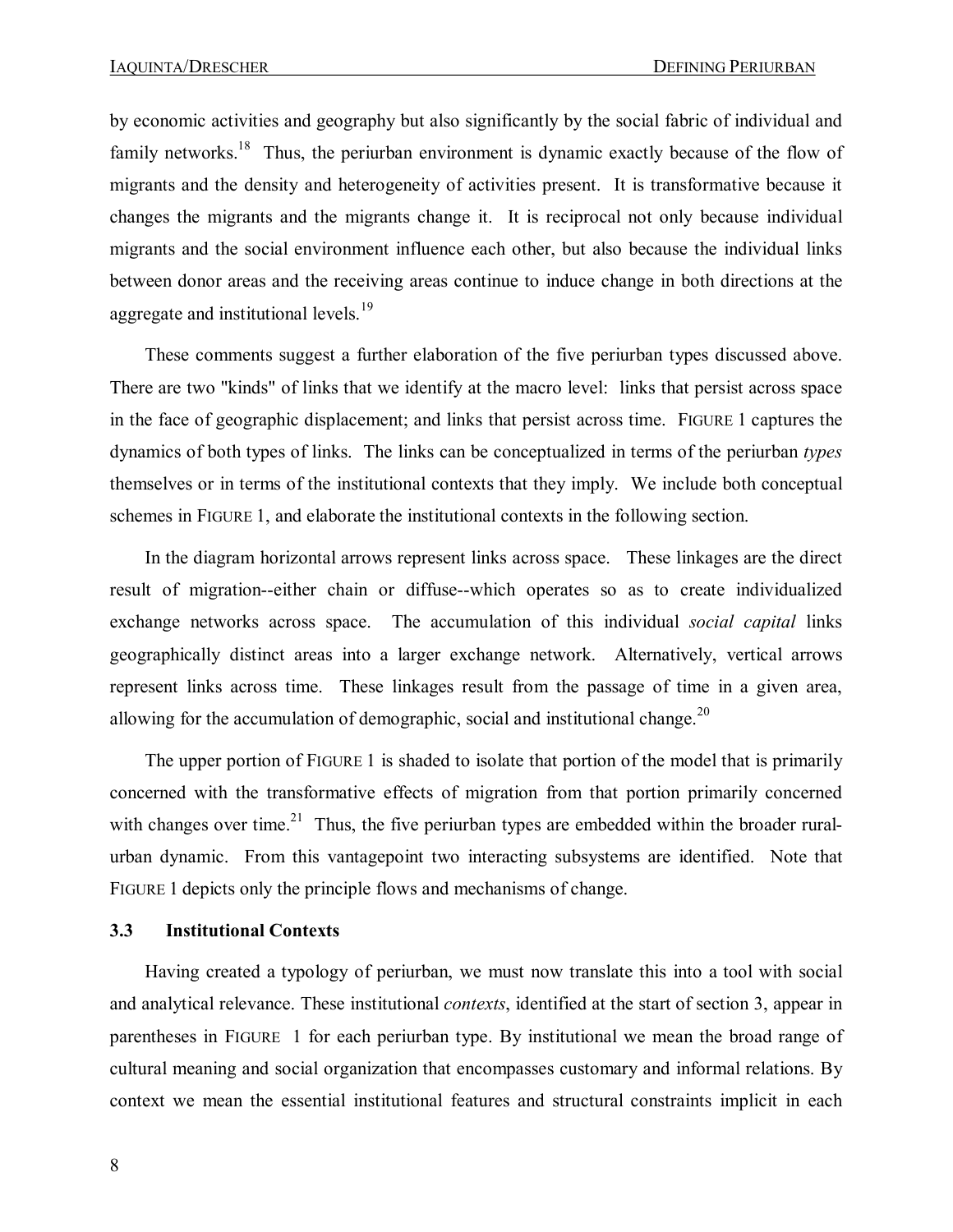element. In Table 1 we summarize the institutional contexts and characteristics associated with each element in the periurban typology.

We also include a general assessment of the relationship between each institutional context and existing stratification systems. This is important since as Sonje and Stulhofer (1995) point out horizontal institutions encourage cooperation among social actors, while vertical ones erode cooperation. Thus, institutions embodying stratification will tend to erode cooperation. However, since most institutions include elements of both a horizontal and a vertical nature. We suggest extending the distinction between horizontal and vertical institutions to include horizontal and vertical elements within an institution. In this way institutions are not seen as entirely "beneficial" nor "detrimental" but rather "beneficial" for some subgroups (hence engendering their cooperation and support for institutional maintenance) and "detrimental" for other subgroups (hence undermining cooperation and the overall solidarity of support for a given institution).

#### *3.3.1 The (Network) Induced Institutional Context*

Associated with *village periurban* environments is the network induced institutional context. Environments of this type are tradition oriented and in most respects *look like* rural villages. Population size and density are relatively low and many residents are involved with agricultural production. The key differentiating factor is the social-psychological orientation of the population. Due to the out-migration of some residents, urban attitudes and values are introduced to the community. This process of diffusion or induction is driven by circulation and sojourning of the out-migrants and in general by their maintenance of individual exchange networks with their village.

Despite the introduction of urban attitudes and tastes via the out-migrants, the institutions of the village remain traditional in orientation and stable. New ideas, induced by out-migrant influence, are absorbed slowly into the traditional context, often through a process of redefinition. Redefinition of the situation allows for the perpetuation of "ideal culture" in the face of adaptation to the needs of the situation. Thus, for example, village tradition may call for land to be owned, controlled, and worked by men. However, a shortage of young males due to migration selectivity may lead to a redefinition whereby land is still nominally owned by men but is now in fact controlled and worked by women. Such a situation may involve the shift from real decision making by men to mere symbolic male approval of decision making by women.<sup>22</sup>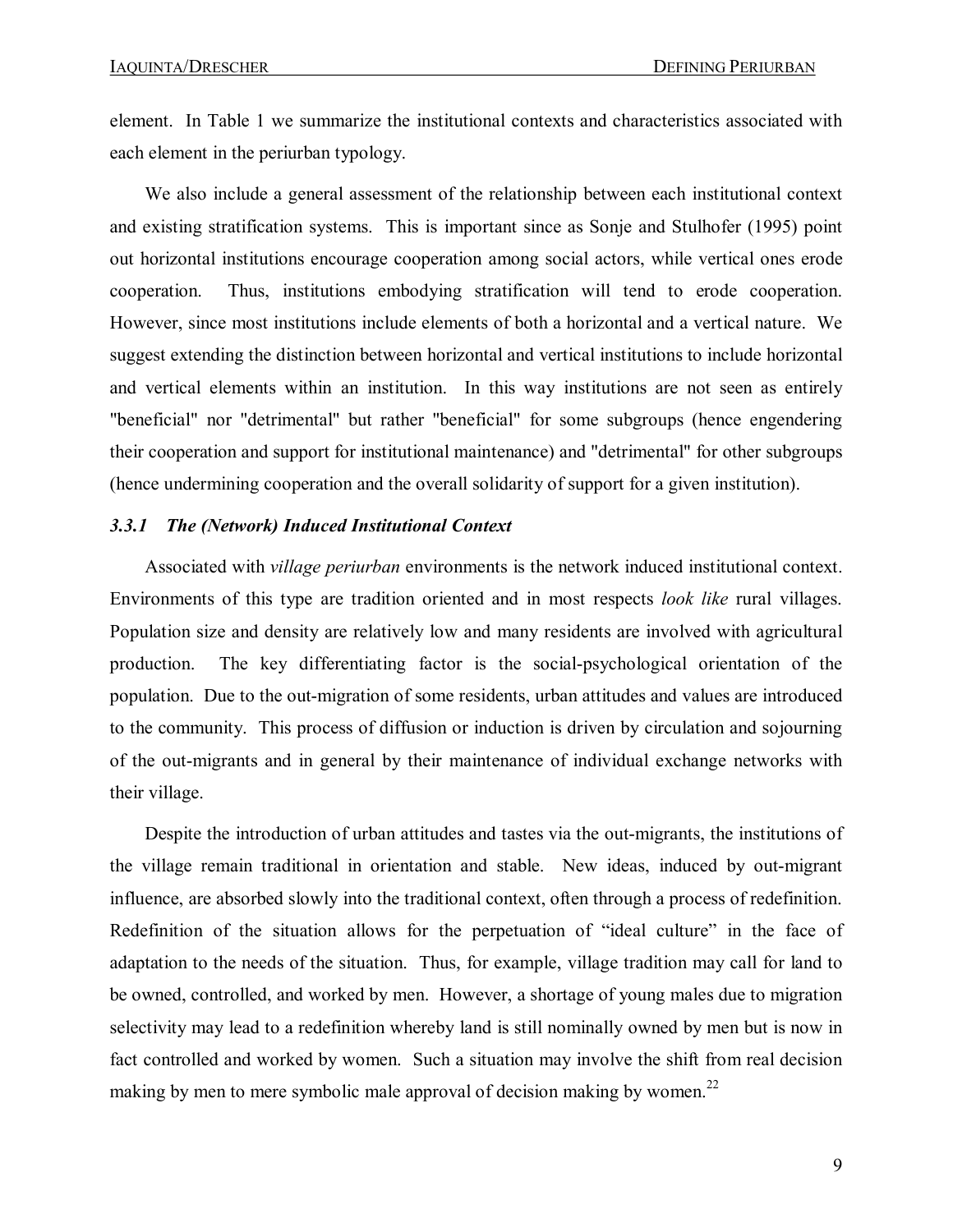Even though change is effected, the traditional institutional structures remain largely intact. Because the "urban" ideas are brought in from outside the village and because it is **not** geographically close to the urban area, the demand for change is relatively low. Because of the long term stability of the traditional system it has a high resistance to change and thus incorporates change slowly into itself. Sonje and Stulhofer (1995) attribute this stability to deeply internalized and shared informal norms that they call "sociocultural capital." They argue that institutions built on deeply internalized, proven norms will be stable, change in small evolutionary ways, and resist violent, exogenous change. Change increases the opportunities for egalitarianism and the erosion of the gender and age stratification systems, albeit incrementally.

#### *3.3.2 Amalgamated Institutional Context*

*Diffuse periurban* environments are formed by the influx of migrants from a variety of geographic and cultural sources. These environments lie nearby urban areas and also serve as migration endpoints for urban out-migrants. New migrants to these areas are generally concerned with survival needs. Their compositional heterogeneity necessitates the formation of a collective identity if they are to obtain needed services from formal urban institutions. Their heterogeneity also requires them to negotiate solutions to survival and collective identity because they cannot rely on simple tradition. In fact, conflicting cultural traditions--internally and externally--may be a chief obstacle to functioning with the nearby urban environment.

These are environments that have a high need for change due to their proximity to the city. The influx of new migrants, the demands of coping with the nearby urban sector, and the need to overcome cultural barriers require that resistance to change will be low. The very selectivity of migration, whereby the "innovators" are most likely to have migrated, supports this low resistance to change. These environments are most likely to spawn democratic or consensusbased change and institutions. Therefore, they are environments, which have the greatest opportunity for egalitarianism and erosion of traditional stratification systems. Solutions generated in this environment have to meet the needs of the modern sector and often incorporate wage labor as a significant economic component. Yet, the relative lack of formal institutions initially means the solutions tend to be novel. Such emergent institutional forms are an amalgam of the various customary traditions and modern sector forms. The chief requirement for these new systems is that they achieve some negotiated legitimacy from the participants/residents. Just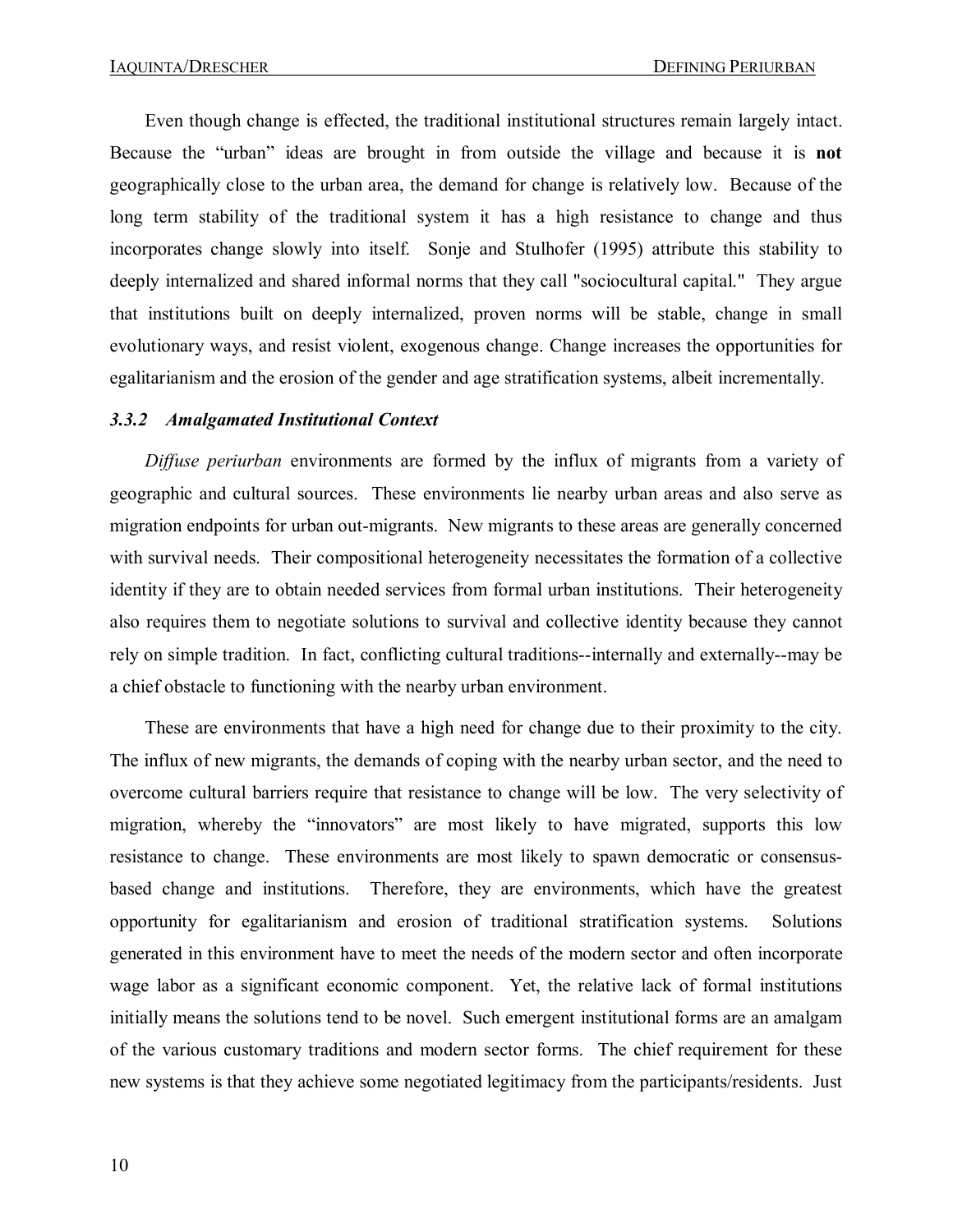*how they will negotiate it* is itself a required first step in the process of creating the new institutions.

#### *3.3.3 Reconstituted Institutional Context*

This institutional context exists when an area proximate to the city becomes an end-point of chain migration. In these environments the dense concentration of migrants with similar cultural origins leads to the recreation of the institutional forms that existed in the village. This recreation is never exact; therefore, we use the term reconstituted. This reconstruction of collective cultural identity is defensive in posture as the new migrants attempt to reestablish the familiar amidst the alien. It is exacerbated by the challenge of dealing with urban formal institutions.

As with amalgamated institutional contexts, the need for change is high due to proximity to the urban environment. On the other hand, resistance to change is higher in this case because of the defensive nature of the reconstituted institutions, which have been organized along traditional or customary lines. We classify the resistance to change as medium here to reflect the tradeoff between the conservative force of the reconstituted institutional form and the liberalizing force of migration, which selects for innovators in the population. Thus, change will reflect the old but include some urban/modern components, particularly those which make efficient use of the formal sector or allow for effective linkages to the modern sector. In terms of stratification systems this institutional context reinforces those types that existed in the traditional system. However, the exact form of the stratification system may change.

Due to the way these environments are formed, individuals in them tend to remain linked to their places of origin. Circulation and remittance flows are likely to remain high. Thus, these environments will have a continuing impact on the "more rural" components of the exchange network, fostering further migration, introducing urban attitudes and values and possibly initiating commercially valuable economic exchanges between locally produced goods and urban markets and products.

#### *3.3.4 Traditional Institutional Context*

The processes of growth and annexation, combined with in-migration, create *in-place periurban* environments. Unlike *chain periurban* environments, which have benefited from risktaking immigrants, these environments are populated by the converse of migration selectivity, namely those least likely to have migrated out of the traditional environment. These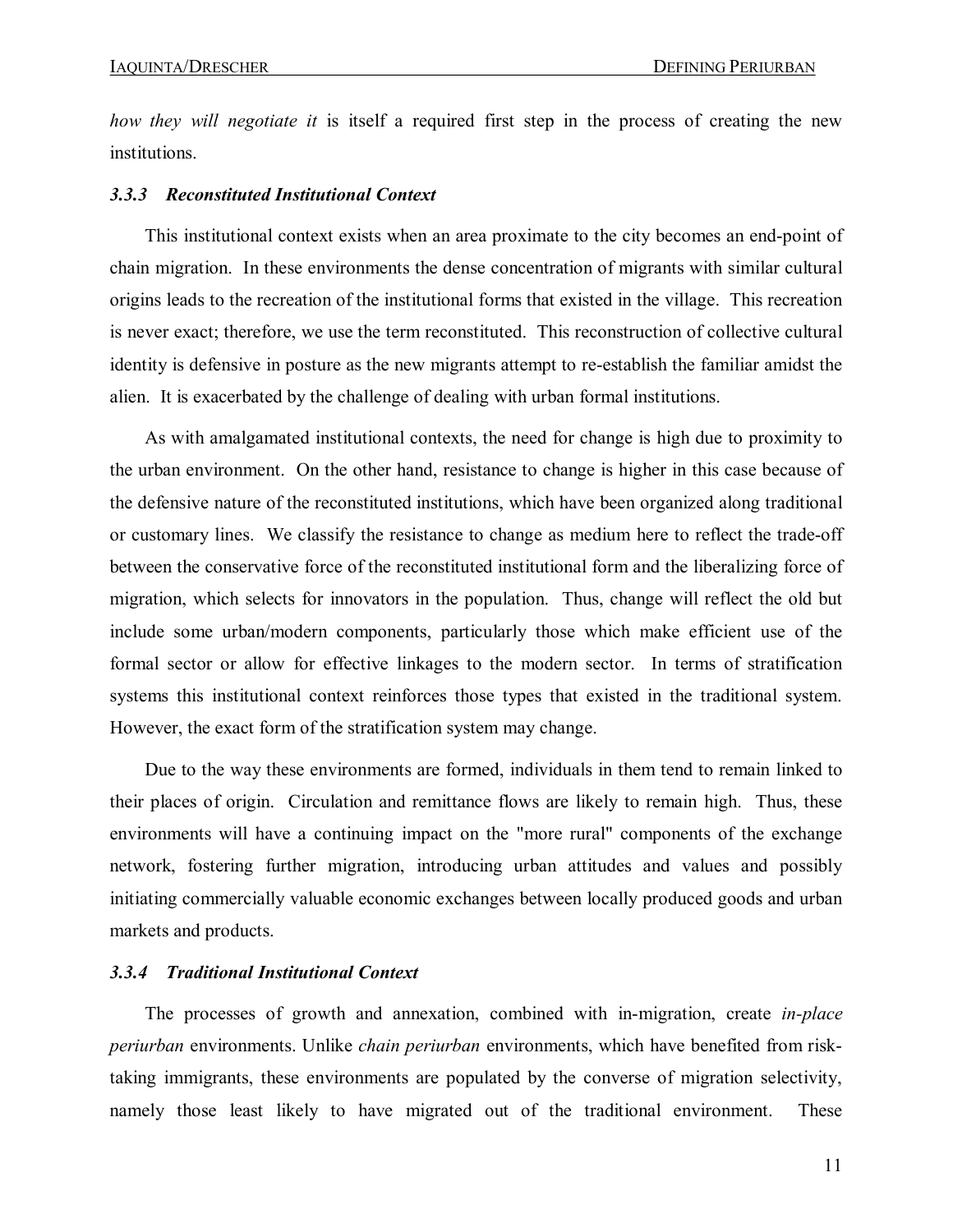environments generate traditional institutional contexts. While proximate to the city, they have long-term stable institutions that respond to the in-migration of "others"—particularly urbanites—through defensive insulation. (See Fischer 1984.)

In this traditional context the need for change is medium because of the relatively stable institutional environment. Yet, this same environment creates a high resistance to change. Thus, institutional adaptation is slow and there is great potential for conflict that becomes increasingly polarized in the form of oldtimer-newcomer conflict. As the existing stakeholders attempt to protect "tradition" vis-à-vis defensive insulation, the kinds of adaptations that emerge are likely to be inefficient in terms of facilitating access to the modern urban sector. This process leads to heightened conflict over control of the institutional system and is met with increasing oppression along traditional stratification lines.

Remittance flows and circulation are of reduced importance in this context since the environment itself is mostly intact. Thus, the impact of this environment on more rural areas is more limited than for other peri-urban types. There are more formal institutions in this environment but not necessarily of an "urban" type.

#### *3.3.5 Residual Institutional Context (Traditionalism)*

Residual institutional contexts are created when others have replaced the original culture group though a process of residential succession and displacement yet left in place a set of arrangements whose roots lie in the culture of the original residents. The institutional context is upheld through ritualism or traditionalism (i.e., rigid adherence to custom simply for tradition's sake even when the basis for the tradition no longer holds) or because members of the original culture group still control the local power structure, precluding access by newcomers and rewarding compliance. These environments are actually a part of the city; that is, they have been physically absorbed by the city. However, we classify them as periurban to emphasize that the roots of the institutional arrangements lie very much in the periurban rather than the urban environment. Much like *village periurban* environments *look rural*, so too do a*bsorbed periurban* environments *look urban*. And just as it is primarily the social psychological dimension, which differentiates *village periurban* environments from rural ones, so too does it differentiate *absorbed periurban* environments from urban ones. A major characteristic of this periurban environment is the presence of both traditional and formal institutions.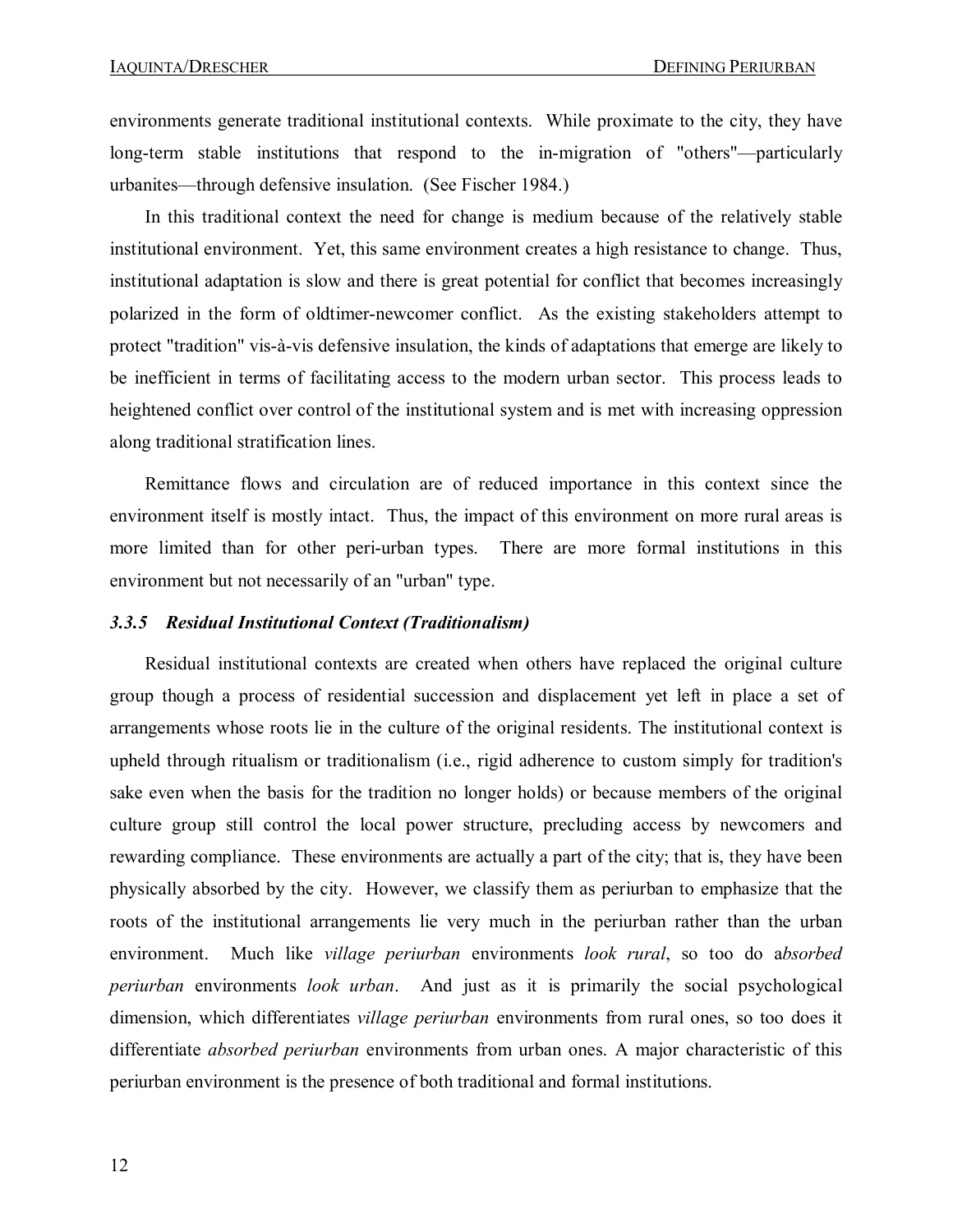Because *absorbed periurban* environments lie within the urban environment, there is a high need for change exerted politically by urban formal institutions. The residual institutional structures themselves are maladapted to change and ultimately will lose their legitimacy as they fail to meet the needs of the residents. Nonetheless, there is high resistance to change and slow adaptation until the community reaches a crisis of legitimation. At this point conflict will be high and likely revolutionary (whether generated internally or implemented coercively from outside by the government).

Under residual institutions much change is simple compliance, whereby there is an outward acceptance but a private rejection of the demands of the formal sector. This compliance leads to a different legitimation crisis — one in which the formal sector authority is undermined within the smaller *absorbed periurban* environment. Thus, attempts to eliminate or alter the stratification system implicit in the residual institutions will be met with resistance. The result is increased support for the maintenance of the traditional stratification system and heightened rejection of the modern sector.

## **4 Applications and Issues**

#### **4.1 An Application of the Typology to Land Tenure and Population**

As an illustration of its utility, we apply our typology to the areas of land tenure (more specifically inheritance rules) and population dynamics (more specifically population aging). The top panel of Table 2 summarizes the relationship between inheritance rules and the various periurban environments. While there are many ways to think about the range of resources available for inheritance, we consider here only the simple division into land and non-land wealth transmission. On this basis inheritance rules in VPU environments are primarily oriented toward issues of land while the rules in DPU and APU environments are more oriented toward issues of non-land wealth transmission.

CPU and IPU environments are much more likely to involve a blend of the two types of resources but for different reasons. CPU because the chain networks which facilitate migration to the area also facilitate the accumulation of land resources. IPU because the persistence of customary institutions rests upon the ability of elders to control the resources in the community – foremost being land. However, proximity to the urban wage labor market for both CPU and IPU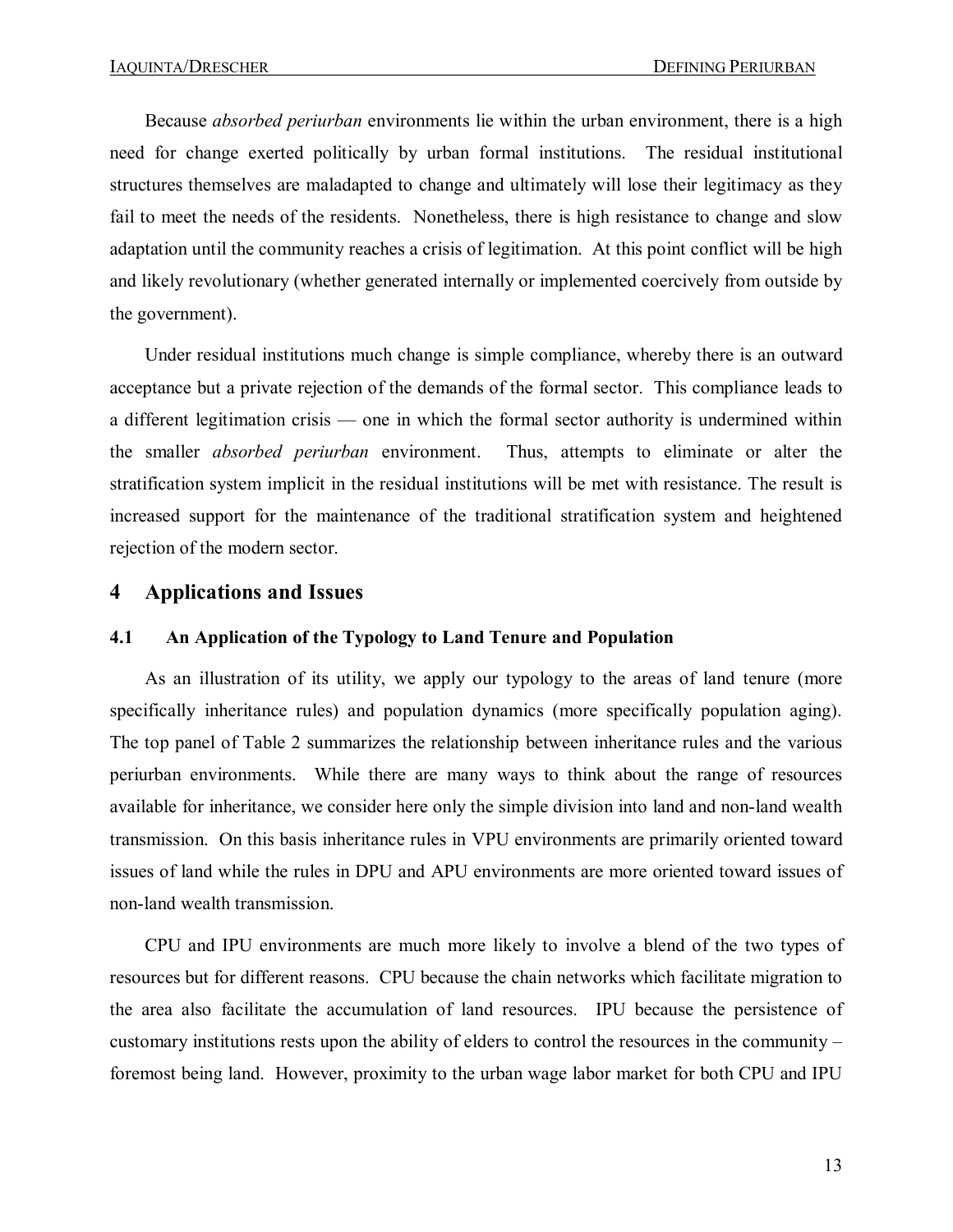means that members of the community will increasingly also accumulate non-land wealth resources that may be transmitted to the next generation.<sup>23</sup>

The need for clear and specific rules for inheritance is especially high in environments where land is the fundamental basis of wealth. Thus, VPU and IPU environments have a high need for clear rules of transmission. APU environments also have a high need for clear rules, but rather than deriving from the centrality of land this need derives from their proximity to the urban context and its prevalence of urban formal institutions. On the other hand, in DPU and CPU environments the high concentration of poverty, general lack of formalized access to land and paucity of formal institutions means the need for inheritance rules is much lower.

Inheritance rules are most clear and consistent in those areas where their need is high and the cultural context relatively homogeneous and connected to the past (VPU, IPU and APU). In CPU environments they will be only somewhat clear due to the emergent nature of the cultural norms in the amalgamated context. They will, however, be clearer in CPU than in DPU environments where the diversity of residents and cultural forms more likely creates a highly idiosyncratic pattern of inheritance rules.

Legitimacy refers to the breadth of acceptance of a phenomenon in the population. Rules and phenomena rooted in broadly shared internalized norms will have a high degree of legitimacy.<sup>24</sup> In our example the legitimacy of inheritance rules should be broad and customaryderived in VPU and IPU environments. In the CPU case legitimacy is also customary-derived but less so, owing to the greater cultural heterogeneity present. In DPU environments the legitimacy of inheritance rules is low since it derives from a shifting combination of heterogeneous customs and modern institutional demands.

Structured inequality is greatest in those contexts that are most traditional in orientation. This is particularly true along age and gender lines. Thus, structured inequality is high for VPU, IPU and APU types and low for DPU. We classify structured inequality as moderate for CPU due to the blend of traditional and modern culture.

Conflict is present in all environments, but it varies in amount and source. We see conflict emerging along structured inequality lines as more likely in VPU, DPU and CPU environments, whereas in IPU and APU environments the conflict is more likely to emerge surrounding the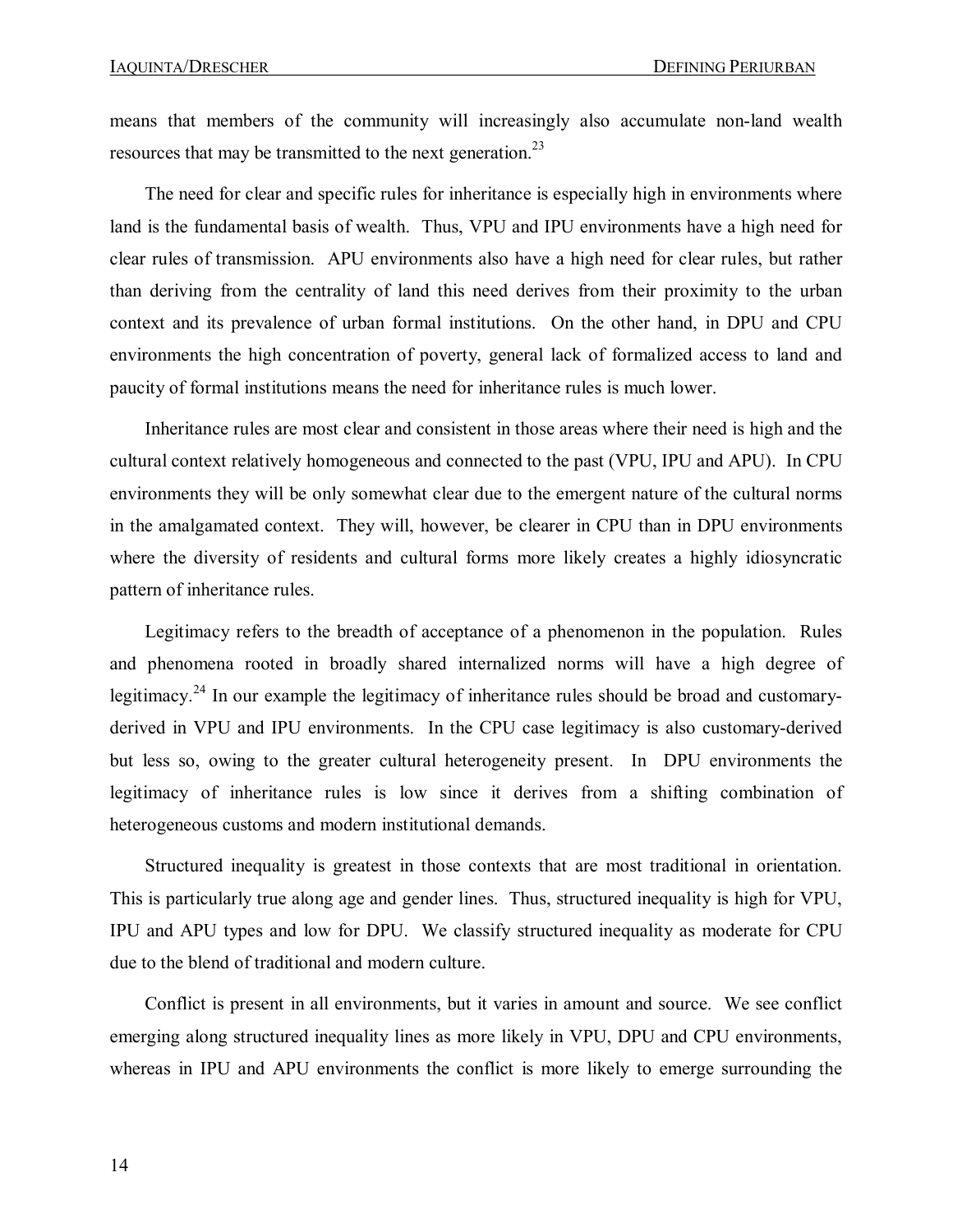interface between customary and formal institutions. This latter conflict we see as more normative and broad in its impact, thus, heightened.

We have included a second example of population aging in the bottom panel of TABLE 2 for illustrative purposes only and do not elaborate on ithere. Similar analyses can be carried out for any policy area that is distributed across the rural-periurban-urban spectrum.

#### **4.2 Issues Remaining**

Many issues remain concerning the indicators and thresholds differentiating R/PU/U system.

- What population density?
- What population size?
- What percentage of the labor force in non-agricultural activities?
- · What measures of urbanism and social psychological transformation?

There also remain questions as to how to "code" the various categories. For example:

- Is a part-time periurban farmer with off-farm labor income in the agricultural labor force?
- In households with multiple workers how is the household coded when one family member works in agriculture and the other(s) work in the wage labor sector?
- How is labor for subsistence consumption to be regarded in the scheme?

Questions also remain regarding the institutional contexts related to policy making.

- Are the contexts always linked to the periurban types in an isomorphic fashion?
- · Does change within each context operate as hypothesized?
- Do all stratification systems (i.e., gender and age) within a given institutional context experience the same forces of erosion and support and to the same degree?
- · How extensively do we need to elaborate the system of stakeholders in each environment in order to create a useable tool for policy analysis?

These are just some of the difficult operational questions, but raising them does not compromise the utility of the theoretical framework. Our framework — albeit incomplete — is still a useful conceptual tool for asking policy questions about why interventions work in some areas and not in others. It provides clues as to how to modify interventions and increase the likelihood of success.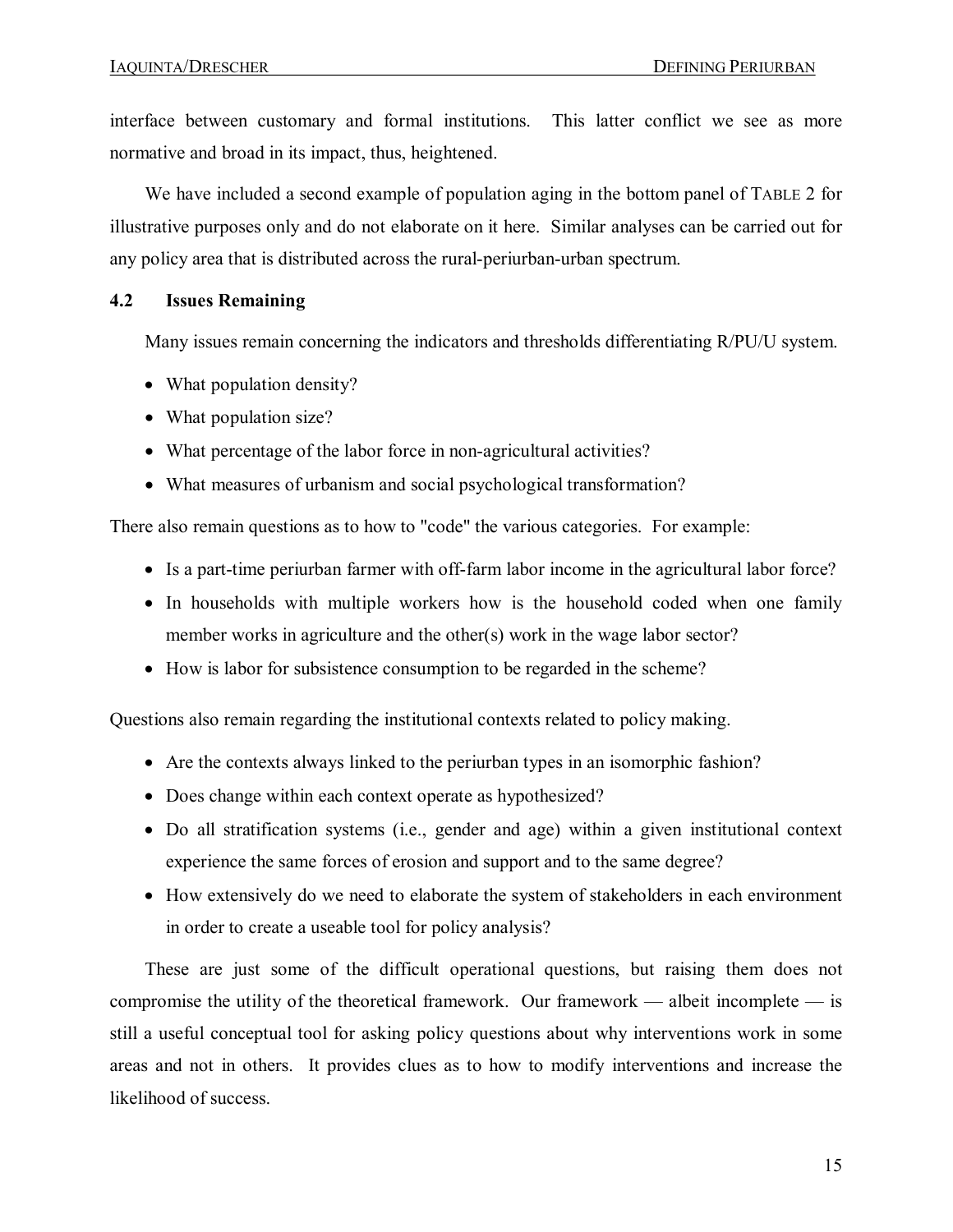## **FIGURES AND TABLES**



## FIGURE 1: Periurban Typology with Institutional Contexts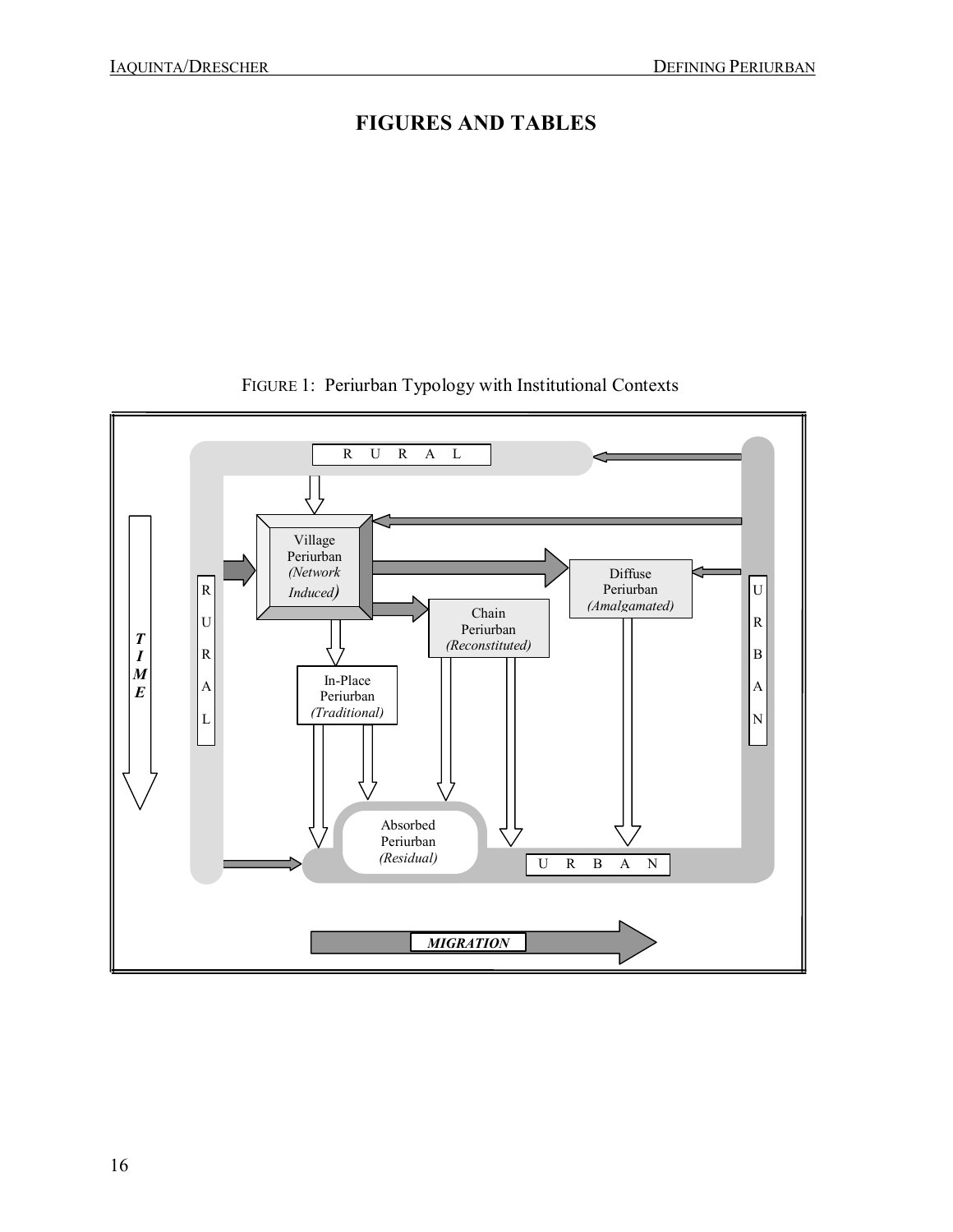|                                                                  | PERIURBAN TYPE                                                                                                  |                                                                                                     |                                                                     |                                                                                                                            |                                                                                         |  |
|------------------------------------------------------------------|-----------------------------------------------------------------------------------------------------------------|-----------------------------------------------------------------------------------------------------|---------------------------------------------------------------------|----------------------------------------------------------------------------------------------------------------------------|-----------------------------------------------------------------------------------------|--|
| <b>INSTITUTIONAL-</b><br><b>CONTEXT</b><br><b>CHARACTERISTIC</b> | <b>LINKED ACROSS SPACE</b>                                                                                      |                                                                                                     | <b>LINKED ACROSS</b><br><b>SPACE AND/OR</b><br><b>OVER TIME*</b>    | <b>LINKED OVER TIME</b>                                                                                                    |                                                                                         |  |
|                                                                  | <b>Village PU</b>                                                                                               | <b>Diffuse PU</b>                                                                                   | <b>Chain PU</b>                                                     | <b>In-Place PU</b>                                                                                                         | <b>Absorbed PU</b>                                                                      |  |
| Name of<br><b>Institutional-</b><br><b>Context "Type"</b>        | <b>Network Induced</b><br>(tradition oriented)                                                                  | <b>Amalgamated</b>                                                                                  | <b>Reconstituted</b>                                                | <b>Traditional</b>                                                                                                         | Residual<br>(Traditionalism)                                                            |  |
| <b>Creation Process</b>                                          | Out-migration<br>with networking;<br>Circulation                                                                | Diffuse migration                                                                                   | Chain (point)<br>source) migration                                  | Annexation;<br>In-migration                                                                                                | Succession-<br>displacement                                                             |  |
| <b>Proximity to</b><br><b>Urban Center</b>                       | Non-proximate                                                                                                   | Proximate                                                                                           | Proximate                                                           | Proximate                                                                                                                  | Absorbed**                                                                              |  |
| Organizing<br>Principle                                          | Integrative<br>maintenance of<br>traditional links                                                              | Survival and<br>collective<br>formation                                                             | Defensive<br>reconstruction of<br>cultural identity                 | Defensive<br>maintenance of<br>tradition                                                                                   | Maladaptive<br>adherence to<br>tradition                                                |  |
| <b>Primary stimulus</b><br>for change                            | Emigrant<br>influences<br>(remittances,<br>circulation,<br>participation)                                       | Compositional<br>heterogeneity;<br>Interface with<br>urban formal<br>structures;                    | Interface with<br>urban formal<br>institutions                      | Urban in-migrants;<br>Interface with<br>urban formal<br>institutions                                                       | Interface with<br>urban formal<br>institutions; Loss<br>of traditionalist<br>legitimacy |  |
| Primary<br>mechanism<br>limiting or<br>effecting change          | Traditional<br>(i.e., existing)<br>structures                                                                   | Negotiation among<br>residents;<br>Emergent/novel<br>structures                                     | Reconstituted<br>structures<br>organized along<br>traditional lines | Traditional<br>(i.e., existing)<br>structures                                                                              | Ritualized<br>structures                                                                |  |
| <b>Need for Change</b>                                           | Low                                                                                                             | High                                                                                                | High                                                                | Moderate                                                                                                                   | High                                                                                    |  |
| <b>Resistance to</b><br>Change                                   | High                                                                                                            | Low                                                                                                 | Moderate                                                            | High                                                                                                                       | High                                                                                    |  |
| Pace of<br><b>Adaptation</b>                                     | Slow                                                                                                            | Fast                                                                                                | Moderate                                                            | Slow                                                                                                                       | Very slow                                                                               |  |
| <b>Likelihood for</b><br><b>Disruptive</b><br>Conflict           | Low                                                                                                             | Moderate                                                                                            | Moderate                                                            | High                                                                                                                       | High                                                                                    |  |
| <b>Characteristics of</b><br>Change                              | Existential and<br>tradition oriented<br>(maintenance of<br>ideal culture via<br>redefinition of<br>adaptation) | Experimental;<br>democratic or<br>consensus based:<br>function oriented                             | Tradition oriented<br>incorporating<br>some urban<br>components     | Polarized between<br>traditional and<br>modern sectors                                                                     | At best external<br>compliance only                                                     |  |
| <b>Most Likely</b><br><b>Types of</b><br><b>Adaptations</b>      | Novel solutions<br>which maintain the<br>appearance of<br>tradition and meet<br>modern sector<br>needs          | Novel solutions<br>which meet<br>modern sector<br>needs and create a<br>new basis for<br>legitimacy | Solutions which<br>make inefficient<br>use of the formal<br>sector  | Solutions which<br>make inefficient<br>use of the formal<br>sector due to slow<br>pace of change in<br>high need situation | Solutions imposed<br>from the outside<br>formal sector                                  |  |
| <b>Impact on</b><br><b>Stratification</b><br><b>Systems</b>      | Greater individual<br>access with formal<br>maintenance of<br>system                                            | More opportunity<br>for egalitarianism;<br>Erosion of system                                        | Maintenance of<br>system, possibly in<br>new forms                  | Heightened<br>conflict over<br>system; Increased<br>oppression                                                             | Strong support for<br>maintenance of<br>system                                          |  |

\* *Chain periurban* is linked across space as a receiving area for migrants coming from rural and *Village periurban* areas. It is linked through time to *Absorbed periurban* areas insofar as succession/displacement produces ritualism in institutional maintenance.

\*\* Formally speaking, *Absorbed periurban* types lie within the city. Its roots lie in the periurban zone with *Inplace periurban* and *Village periurban*. Thus, we include it as a form of periurban to underscore this temporal linkage.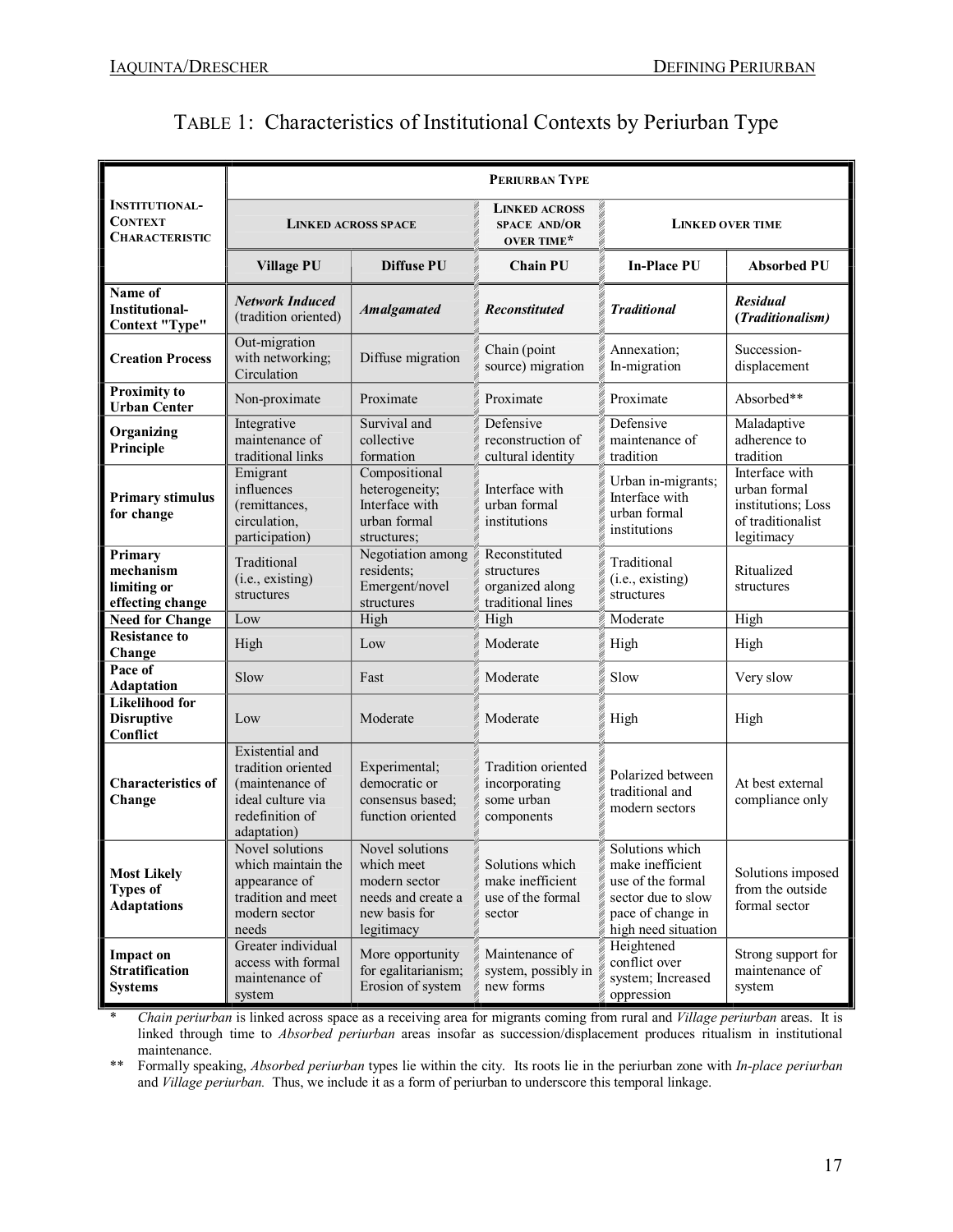### TABLE 2: Implications of Periurban Types and Institutional Contexts for Selected Land Tenure, Population and Environment Issues

| <b>ISSUE/ASPECT</b>                      |                              | PERIURBAN TYPE (INSTITUTIONAL CONTEXT)          |                                       |                                                                  |                                              |                                         |  |
|------------------------------------------|------------------------------|-------------------------------------------------|---------------------------------------|------------------------------------------------------------------|----------------------------------------------|-----------------------------------------|--|
|                                          |                              | <b>LINKED ACROSS SPACE</b>                      |                                       | <b>LINKED ACROSS</b><br><b>SPACE AND/OR</b><br><b>OVER TIME*</b> | <b>LINKED OVER TIME</b>                      |                                         |  |
|                                          |                              | <b>Village PU</b><br>(VPU)<br>(Network Induced) | Diffuse PU<br>(DPU)<br>(Amalgamated)  | Chain PU<br>(CPU)<br>(Reconstituted)                             | <b>In-Place PU</b><br>(IPU)<br>(Traditional) | Absorbed PU<br>(APU)<br>(Residual)      |  |
| <b>Land Tenure:</b><br>Inheritance rules |                              |                                                 |                                       |                                                                  |                                              |                                         |  |
|                                          | Resources Involved           | Mostly Land                                     | Mostly Non-land                       | Land & Non-land                                                  | Land & Non-land                              | Mostly Non-land                         |  |
| SPECT<br>∢                               | Need                         | High                                            | Low                                   | Low                                                              | High                                         | High                                    |  |
|                                          | Clarity                      | Clear                                           | Idiosyncratic                         | Somewhat                                                         | Clear                                        | Clear                                   |  |
|                                          | Legitimacy                   | Broad customary                                 | Low customary                         | Customary                                                        | Broad customary                              | Some                                    |  |
|                                          | <b>Structured Inequality</b> | High                                            | Low                                   | Moderate                                                         | High                                         | High                                    |  |
|                                          | Conflict Level               | Low                                             | Low                                   | Low                                                              | High                                         | High                                    |  |
|                                          | <b>Conflict Basis</b>        | Inequality                                      | Inequality                            | Inequality                                                       | Tradition/modern                             | Tradition/modern                        |  |
| <b>Population:</b><br>Aging              |                              |                                                 |                                       |                                                                  |                                              |                                         |  |
|                                          | Proportion                   | High & increasing                               | Low                                   | Low                                                              | Intermediate                                 | Intermediate                            |  |
| SPECT<br>∢                               | Control                      | Strong by elders                                | Diffuse by non-<br>elderly            | Strong by middle<br>aged                                         | Strong by elders                             | middle aged                             |  |
|                                          | Productive roles             | Many                                            | Few (child care &<br>subsistence PUA) | Some                                                             | Some                                         | Few (child care $\&$<br>subsistence UA) |  |
|                                          | Status of aged               | High-legitimate                                 | Low                                   | Moderate                                                         | Moderate                                     | Low                                     |  |
|                                          | Conflict                     | Low                                             | Moderate                              | Moderate                                                         | High                                         | High                                    |  |

### **Seven Premises Underlying this Work**

- 1. Rural, Periurban, and Urban form a linked system (R/PU/U)--an uneven or *lumpy*, multidimensional continuum.
- 2. In terms of migration and urbanization periurban environments play a mediating role between rural and urban.
- 3. Periurban environments are places of *social compressio*n and dynamic social change.
- 4. The potential for food production and its relationship to food security must be evaluated across the entire R/PU/U system.
- 5. Understanding the nature and operation of the system requires a focus on the underlying dynamic processes rather than the "fixed states."
- 6. Effective policy interventions rest on interdisciplinary understanding, which incorporates physical, biological and sociocultural paradigms.
- 7. The *"social footprint"* of urbanization manifests differently in the urban, periurban and rural context but is only understandable when addressed in view of a linked system (R/PU/U).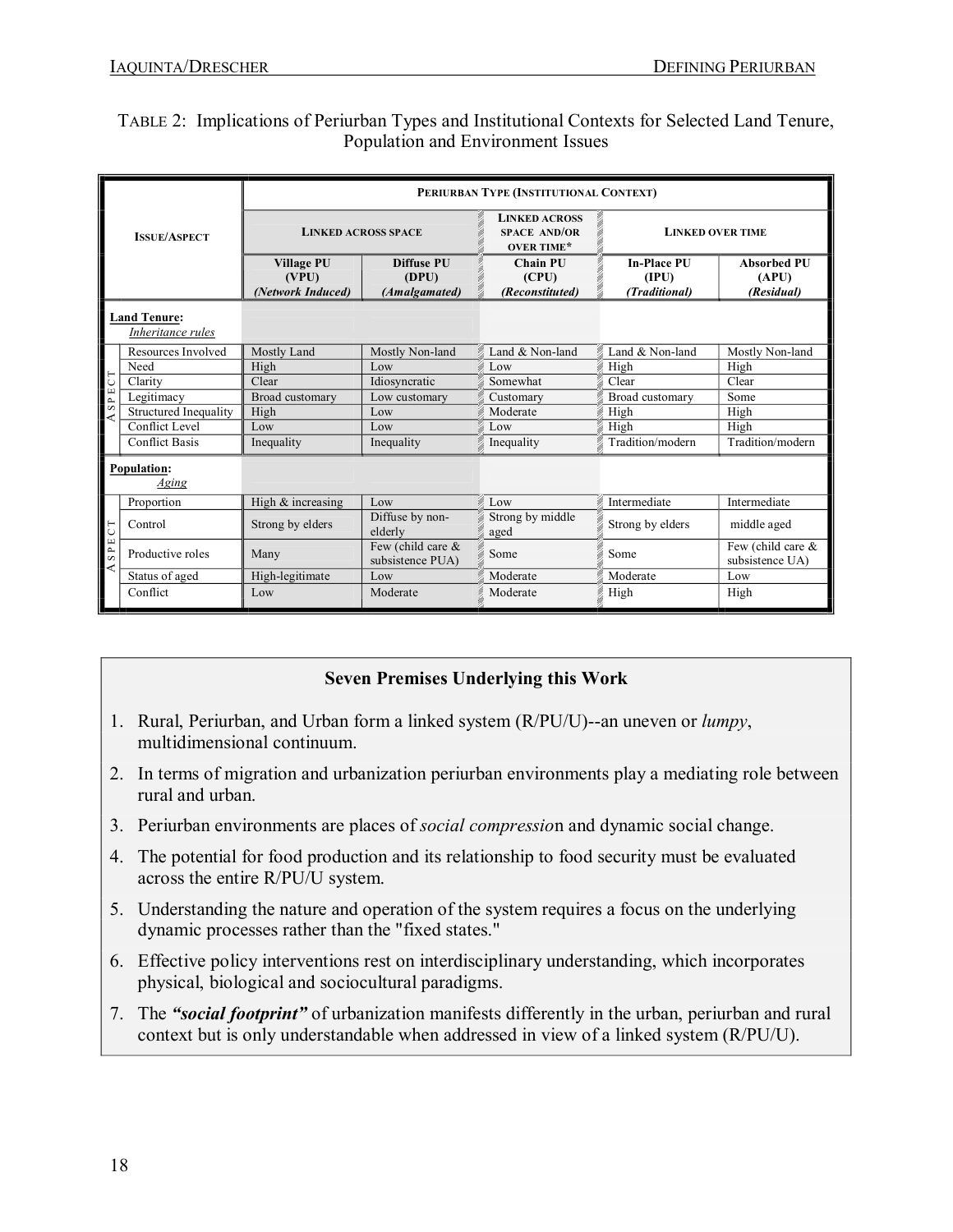## **BIBLIOGRAPHY**

Anderson, Wilbert L. (1914). **The Country Town: A Study of Rural Evolution**. New York: Doubleday, Page & Company.

Arefeen, H.K.S. (1983) "Changing Agrarian structure in Bangladesh: Shimulia: a study of a periurban village", Dissertation Abstracts International, A. 1984, 44(10:3104, Dissl, Syracuse University, 1983, 222 p.

Arrighi, G. (1970). "Labour supplies in historical perspective: A study of he proletarianization of the African peasantry in Rhodesia", **Journal of Development Studies**, 6(3):197234.

Baud, M. (1994). "Families and migration: Towards an historical analysis of family networks", **Economic and Social History in the Netherlands**, 6:83-108.

Bettison, D.G. (1958). "The social and economic structure of a sample of peri-urban villages, BlantyreLimbe, Nyasaland", **Rhodes Livingston Communications**, No. 12, Lusaka: Rhodes Livingston Institute, 95 p.

Bigsten, A. (1993). "The circular migration of smallholders in Kenya", **Journal of African Economies**, 5(1):1-20.

Birley, M. H. and K. Lock (1998), "Health and Peri-urban Natural Resource Production"; in Integrated Bio-Systems in Zero Emissions Applications; Proceedings of the Internet Conference on Integrated Bio-Systems; Editors: Eng-Leong Foo & Tarcisio Della Senta; <http://www.ias.unu.edu/proceedings/icibs>; International Health Impact Assessment Group, Liverpool School of Tropical Medicine, Pembroke Place, Liverpool L3 5QA. E-mail: [Mhb@liv.ac.uk\]](mailto:Mhb@liv.ac.uk)

Breman, J. (1990). "Labour Migration and Rural Transformation in Colonial Asia", **Comparative Asian Studies**, No. 5, Amsterdam: Free University Press.

Cadene, Philippe (1990), "Using the Space around Urban Areas: A Regional Geography of Conflict", **Étude rurales**, No. 118-119:235-267.

Chapman, M. and R.M. Prothero (1985). "Themes on circulation in the Third World", in R.M. Prothero and M. Chapman, (eds.), **Circulation in Third World Countries**, London: Routledge.

Clauss, S. (1991) "Die okonomische Bedeutung der Frau im landlichen Raum Westafrikas und ihre Stellung im Entwichlungsprozess (The economic importance of women in West African rural areas and their role in the development process)," Westafrika zwischen autochthoner Kultur and Modernisierung. Ein Afrika-Reader, ed. Diarra, p. 241-262, Aachener Beitrage zur vergleichenden Soziologie und zur China Forschung No. 7, Frankfurt.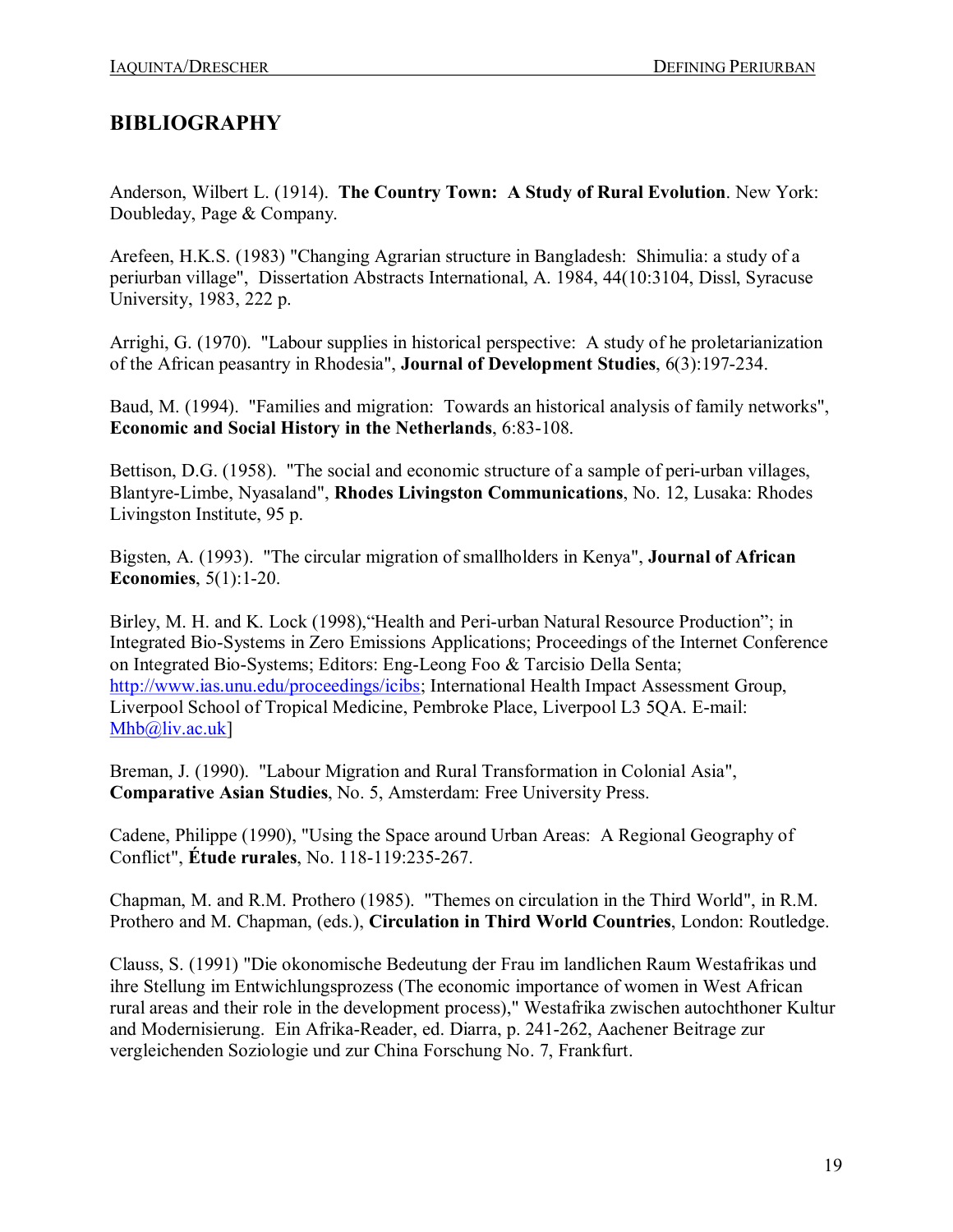Clough P. (1996), "Planning and Sustainable Management: A Re-Examination of the Peri-Urban Problem", Review of Marketing and Agricultural Economics, Dec., 64(3):277-289

COAG (1999), "Urban and Peri-urban Agriculture", Committee on Agriculture, Food and Agriculture Organization.99/10, Fifteenth Session, January.

Crankshaw, Owen (1993), "Squatting, Apartheid and Urbanisation of the Southern Witwatersrand", African Affairs, 92(366):31-51.

Cribier, Françoise (1973). "The Second Homes of Urbanites in the French Countryside", pp. 181204 in **Étude Rurales: revue trimestrielle d'histoire, géographie, sociologie et économie**  des campagnes, No. 49-50, Paris: Mouton & Co.

Crowley, Eve and Kirsten Appendini (1999), Rural Poverty: Population Dynamics, Local Institutions and Access to Resources", Paper presented at the Thematic Workshop on Population, Poverty and Environment held at FAO, Rome, October 1998 and posted January <http://www.fao.org/WAICENT/FAOINFO/SUSTDEV/Wpdirect/Wpre0091.htm>

Drescher, A.W. and David L. Iaquinta (1999). "Urban and Peri-urban Food Production: A new challenge for the Food and Agriculture Organisation (FAO) of the United Nations", Internal report, Rome: FAO, 67 p.

Drakakis-Smith, D. (1992). "Food production and under-nutrition in Third World cities", **Hunger Notes** 18/2: 5-6.

Egziabher, Axumite G. (1994). "Urban Farming, Cooperatives, and the Urban Poor in Addis Ababa", pp. 85104 in **Feeding People: an Examination of Urban Agriculture in East Africa**, Ottawa: Pyar Ali Memon et al. IDRC Books.

FAO (1998). *"Guidelines for National Food Insecurity And Vulnerability Information and Mapping Systems (FIVIMS): Background and Principles,"* Committee on World Food Security, Twenty-fourth Session, Food and Agriculture Organization, Rome, 2-5 June, CFS 98/5, <http://www.fao.org/unfao/bodies/cfs/cfs24/W8500e.htm>

Fischer, Claude (1984). **The urban experience**, Second edition. San Diego: Harcourt Brace, 371 p.

Fischer, Claude (1977). **Networks and places: social relations in the urban setting**, New York: Free Press 229 p.

Forde, D. (ed.) (1956). **Social Implications of Industrialization and Urbanization in Africa South of the Sahara**, UNESCO.

Freemann, Donald B. (1991**). A City of Farmers: Informal Urban Agriculture in the Open Spaces of Nairobi, Kenya. Montreal and Kingston, Canada: McGill-Queen's University Press.**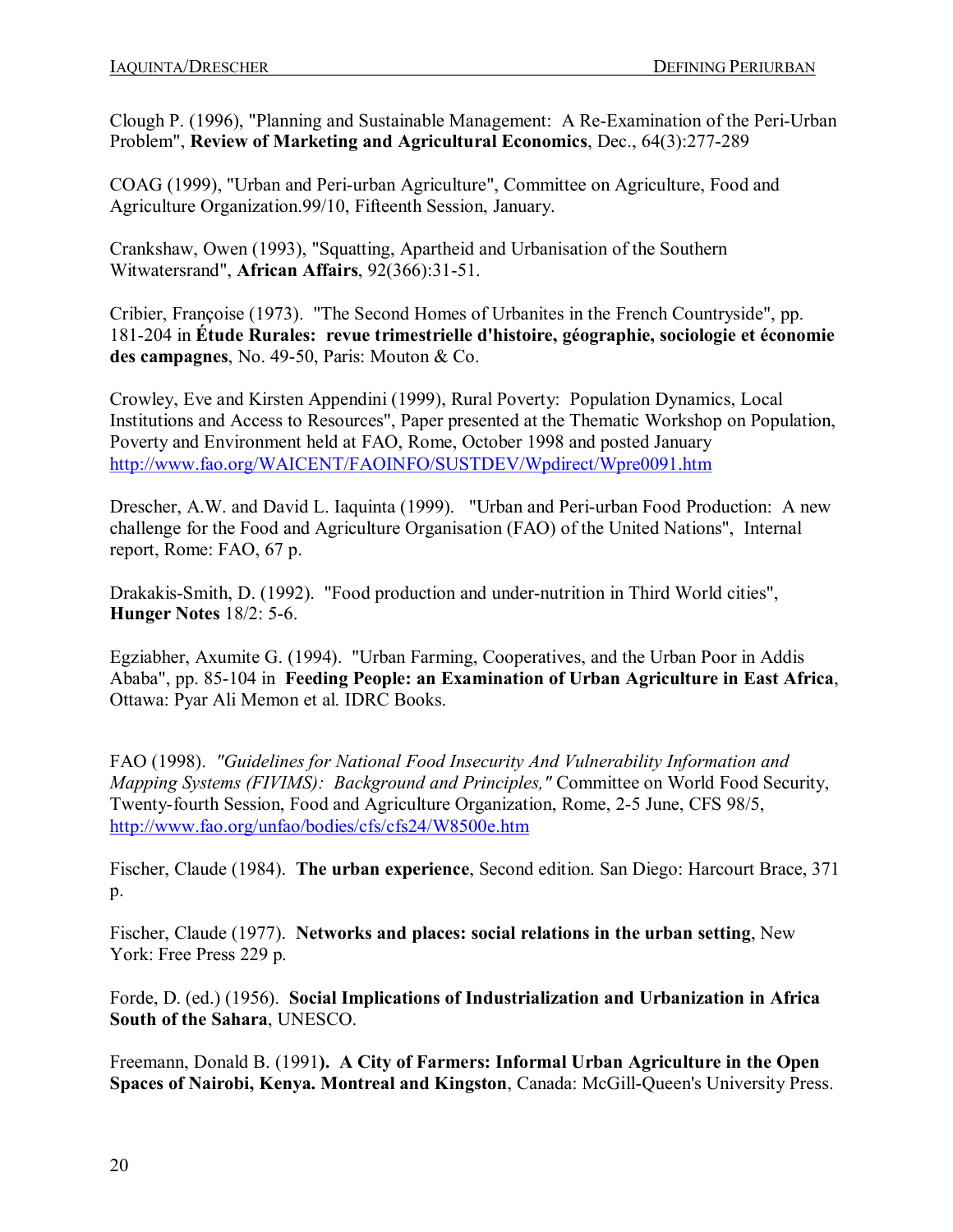Friedmann, John (1996). "Modular Cities: Beyond the Rural-Urban Divide", **Environment and Urbanisation** 9(1):129-131.

Friedmann, John and Clyde Weaver (1982). **World City Formation: An Agenda for Research and Action**, Los Angeles, California: University of California Press.

Gans, Herbert J. (1962). **The urban villagers : group and class in the life of Italian-Americans**, New York : Free Press, 1962, 367 p.

Gardner, K. (1993). "Desh-bidesh: Sylheti images of home and away", **Man**, 28(1):1-16.

Graham, Douglas H., Irae Baptista Lundin de Coloane, Antonio Francisco, William Nall, Mindy Walker, Paul Jenkins (1991), "Peri-urban Baseline Research Results: Maputo, Mozambique", Final Report to USAID Mission Maputo, Mozambique, Washington, D.C.: USAID, 172 p.

Groppo, Paolo and Paolo Toselli (1997), "Desde la ciudad al territorio: La nueva problemática **periurbana", Land Reform: Land Settlement and Cooperatives, 1997/2:5-20, Rome: FAO.** 

Gugler, J. (1991). "Life in a dual system revisited: urban-rural ties in Enugu, Nigeria, 1961-87", **World Development**, 19:399-409.

Haan, A. de (1994). **Unsettled Settlers: Migrant Workers and Industrial Capitalism in Calcutta**, Hilversum: Verloren.

Hewitt, Marla (1989) "Defining "Rural" Areas: Impact on Health Care Policy and Research." Health Program, Office of Technology Assessment, Congress of the United States: Washington, D.C. July.

Hilal, M. and B. Schmitt (1997). "Rural areas: a new definition according to town-country relations (Les spaces ruraux: une nouvelle definition d'apres les relations villes-campagnes", **INRA Sciences Sociales**, No. 5, 4 p.

Holland, M.D., R.K. Kasanga, C.P. Lewcock and H.J. Warburton (1996), "Peri-urban baseline studies, Kumasi, Ashanti Region, Ghana; Volume1: Executive Summary and Main Report", Natural Resources Institute, Overseas Development Administration.

Holleman, J.F. (1964**). Experiment in Swaziland: Report of the Swaziland Sample Survey 1960** by the Institute for Social Research University of Natal For the Swaziland Administration, London: Oxford University Press, 348 p.

Hulshof, M. (1991). Zapotec Moves: Networks and Remittances of U.S.-bound Migrants from Oaxaca, Mexico, Amsterdam.

Iaquinta, David L. (1999a in submission). "The Impact of Aging Populations on Food Security: The Role of Intergenerational Transfers and Land Tenure Dynamics".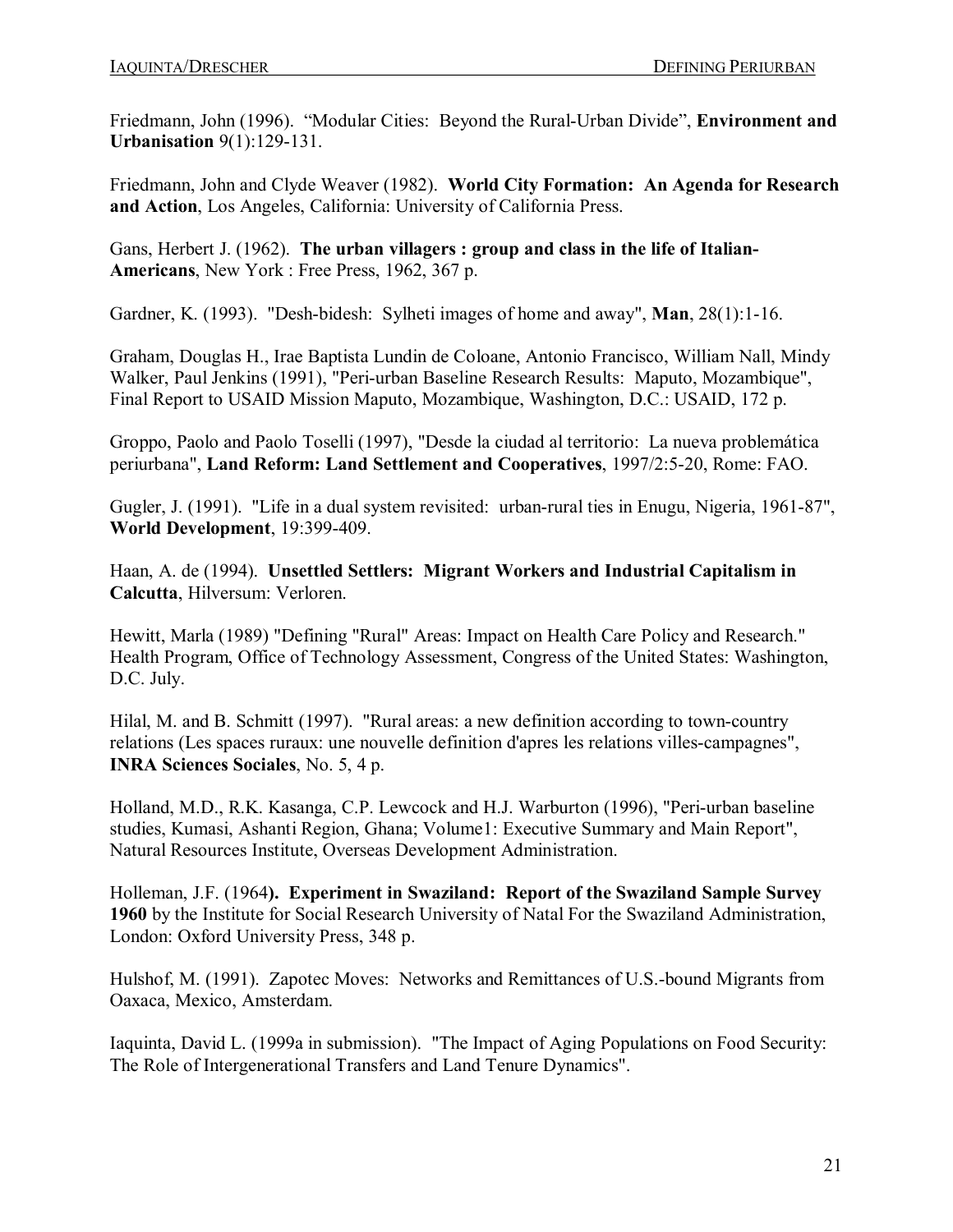Iaquinta, David L. (1999b in preparation). Migration and the Linkage between Customary and Formal Institutions," FAO, *forthcoming*.

Julliard (1973). "Urbanization of the Countryside", pp. 59 in **Étude Rurales: revue trimestrielle d'histoire, géographie, sociologie et économie des campagnes**, No. 49-50, Paris: Mouton & Co.

Land Enquiry Committee (1914). **The Land: The Report of the Land Enquiry Committee**, Vol. II Urban, London: Hodder and Stoughton, 728 p.

Mandel, R. (1990). "Shifting centres and emergent identities: Turkey and Germany in the lives of Turkish Gastarbeiter", in D. Eickleman and J. Piscatori (eds.), **Muslim travellers**, London: Routledge.

Mathews, James. S. (1941), The Peri-urban fringe of Akron, near Copley, Ohio. M.A. Thesis, Kent State University, 112 p.

Mathieu, Nicole and Jean-Claude Bontron (1973). "The Transformations of Rural Space: Problems of Method", pp. 137-159 in **Étude Rurales: revue trimestrielle d'histoire, géographie, sociologie et économie des campagnes**, No. 4950, Paris: Mouton & Co.Mayer, P. (1961). **Townsmen or Tribesmen**. Oxford University Press.

McDowell, Christopher and Arjan de Haan (1997). "Migration and Sustainable Livelihoods: A Critical Review of the Literature", Institute of Development Studies Working Paper, WP65, Brighton UK: University of Sussex, 28 p.

McGee, T.G (1983). "Labour mobility in fragmented labour Markets: The role of circulatory migration in rural-urban relations in Asia", pp. 47-66 in H.I. Safa (ed.), **Towards a Political Economy of Urbanisation in Third World Countries**, Delhi: Oxford University Press.

Moissidis, Antonis and Marie Noelle Duquenne (1997), "Peri-Urban Rural Areas in Greece: The Case of Attica", **Sociologia Ruralis**, 37(2):228-239.

Mougeot, Luc A. (1994). Urban Food Production: Evolution, Official Support And Significance (with special reference to Africa)--Significance Of Urban Agriculture, "Urban Agriculture is Not for the Neophyte", International Development Research Centre (IDRC), http://www.idrc.ca/cfp/rep08\_html

Moustier, Paule, (1999). "Definitions and boundaries of peri-urban agriculture in subsaharan Africa", http://www.cirad.fr/publications/documents/agricult-peri/en/Serveng2-01.htm, CIRAD FLHOR.

Nelson, J.M. (1976). "Sojourners versus new urbanites: causes and consequences of temporary versus permanent cityward migration in developing countries", **Economic Development and Cultural Change, 24:721-57.**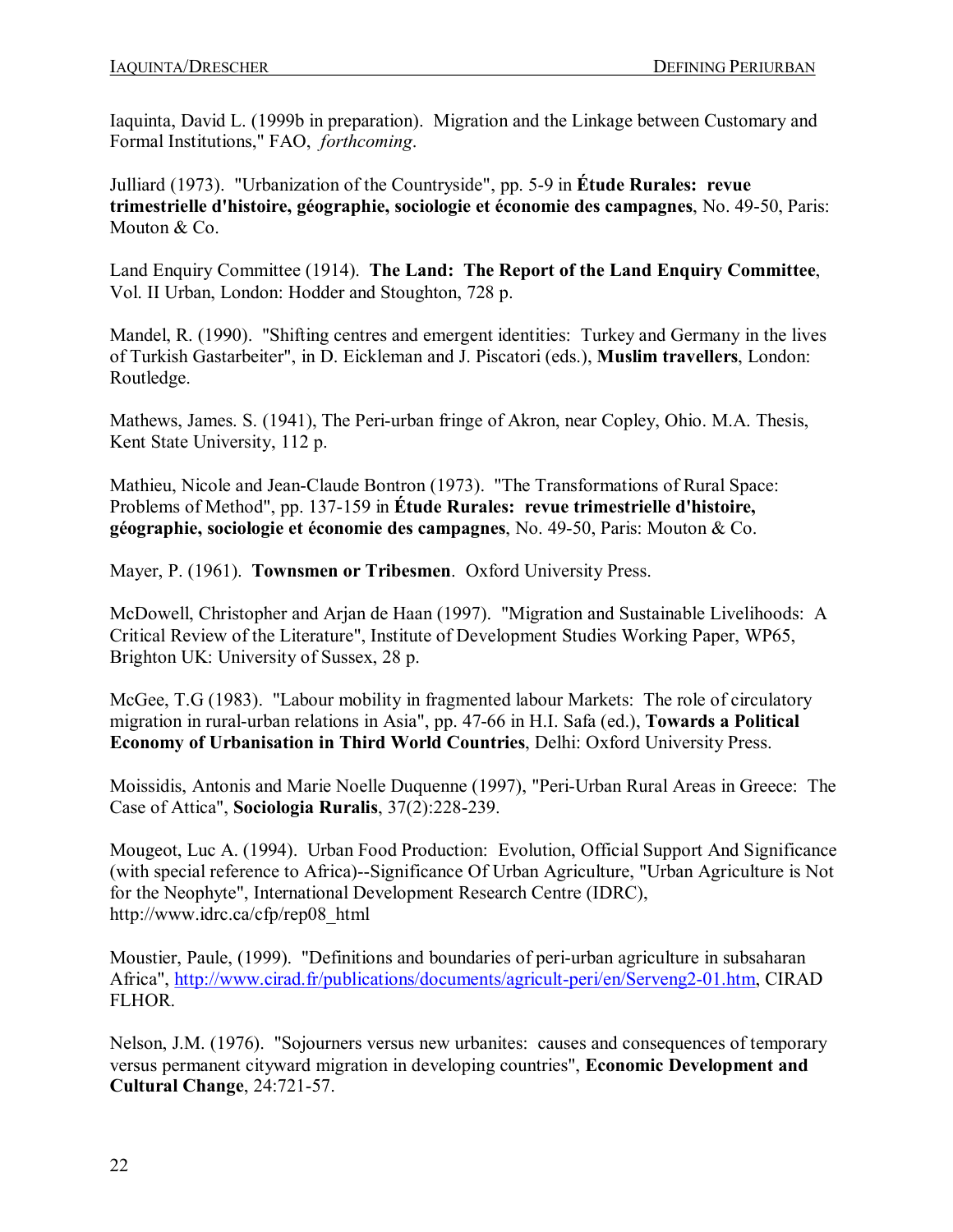OECD (1979), Organisation for Economic Co-operation and Development, "Agriculture in the Planning and Management of Peri-urban Areas, Volume 1: Synthesis", Paris, 94 p.

Rambaud, Placide (1973). "Village and Urbanization: Sociological Problems", pp. 1432 in **Étude Rurales: revue trimestrielle d'histoire, géographie, sociologie économie des** campagnes, No. 49-50, Paris: Mouton & Co.

RUPRI (1998). "Defining 'Rural': Definitions of Rural Areas in the U.S.", in Rural Policy Context, The Rural Policy Research Institute, <http://rupri.org/ruralcontext/defining/urbanareas.html>

Sanyal, B. (1986). Urban Cultivation in East Africa: People's Response to Urban Poverty. Food Energy Nexus Programme. Tokyo: United Nations University.

Sawio, C.J. (1993). "Feeding the urban masses? Towards an understanding of the dynamics of urban agriculture and land use change in Dar es Salaam, Tanzania", Graduate School of Geography, Clark University, Worcester, MA, USA, PhD thesis.

Schlyter, A. (1991). Twenty Years of Development in George, Zambia. Stockholm: Swedish Council of Building Research.

SGUA/UNDP (1997), "The Roundtable of Top Local Government Officials on Urban Agriculture" organized by the SGUA, sponsored by IDRC, and facilitated by TUAN and UMP-LAC at the Second International Colloquium of Mayors on Governance for Sustainable Growth and Equity, UNDP, United Nations, New York City

Sonje, Velimir and Aleksandar Stulhofer (1995). "Not So Dangerous Liaisans between Sociology and Economics: Toward a Socioeconomic Model of Institutional Change", **Revija Za Sociologiju**, 26(3-4):189-202.

Soto, Hernando de, (1989). **The Other Path: the invisible revolution in the Third World** [translated by June Abbott], New York: Harper & Row, 271 p.

Stahl, Henry H. (1973). "Urbanization and Rural Life in Romania", pp. 296-303 in **Étude Rurales: revue trimestrielle d'histoire, géographie, sociologie et économie des campagnes**, No. 49-50, Paris: Mouton & Co.

Starosta, Pawel (1993). "Institutional Conception of Changes in Rural Local Communities", **Przeglad Socjologiczny**, 40(1):57-71.

Stevenson, Christopher (1996), "Market Production of Fruits and Vegetables In the Peri-Urban Area of Dar es Salaam, Tanzania", August, Urban Vegetable Promotion Project, Ministry of Agriculture and Co-operative, Dar es Salaam. [Citing original source as Ilbery cited in Mwamfupe, D.G., (1994), Changes in Agricultural Land Use in the Peri-urban Zone of Dar es Salaam, Tanzania. PhD Dissertation, University of Glasgow]

Thünen, Johann Heinrich von (1848). **Der isolierte Staat in Beziehung auf Landwirtschaft und Nationalökonomie**, Rostock: G.W. Leopold's Universitatsbuchhandlung, 1842-1863.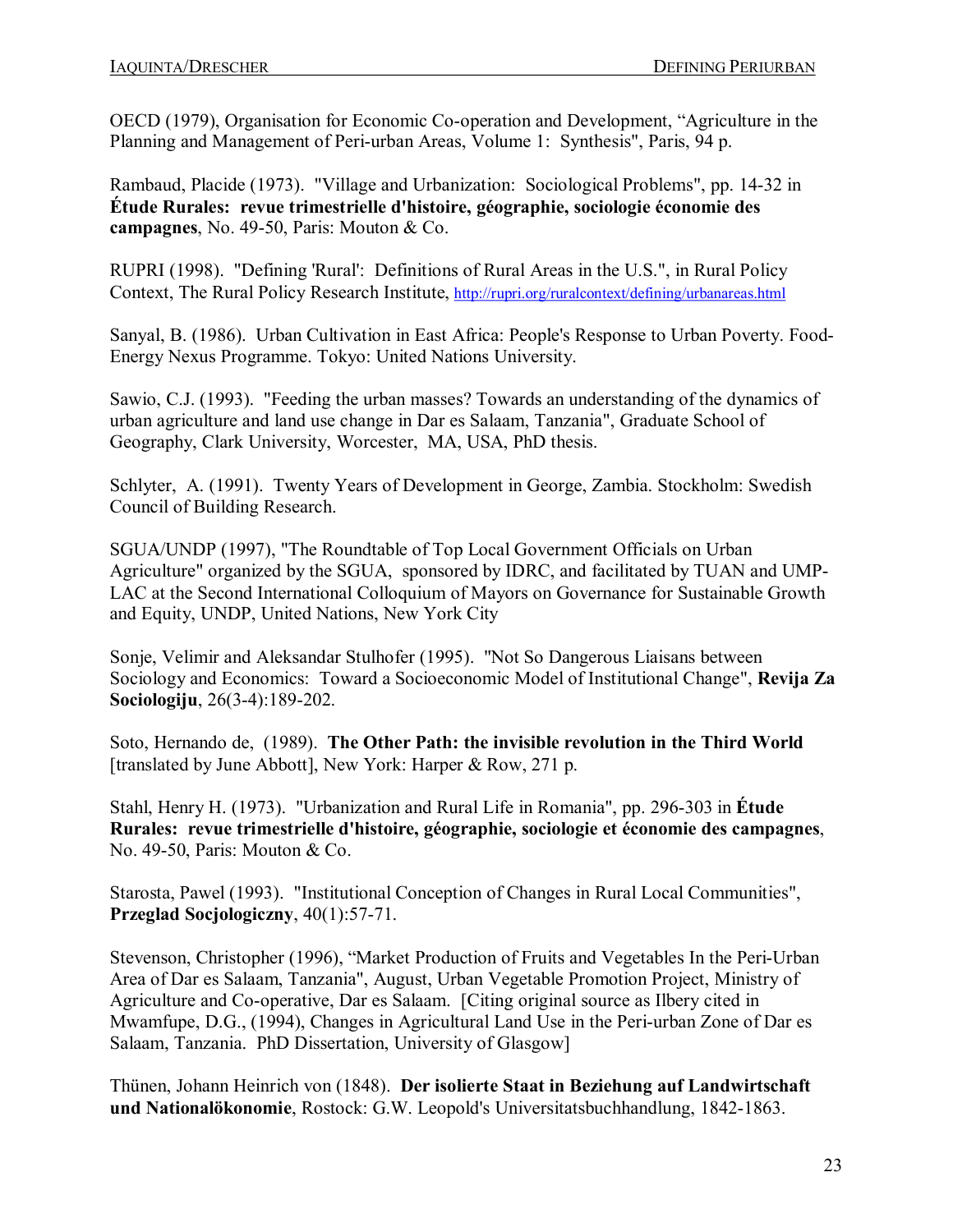Thünen, Johann Heinrich von (1966). **Isolated state** [an English edition of Der isolierte Staat, translated by Carla M. Wartenberg], Oxford, New York: Pergamon Press, 304 p.

Tricaud, P.M. (1988). Urban Agriculture in Ibadan and Freetown, Food-Energy Nexus Programme. Tokyo: United Nations University.

U.S. Census Bureau (1999a). About Metropolitan Areas, U.S. Census Bureau, http://www.census.gov/population/www/estimates/aboutmetro.html

U.S. Census Bureau (1999b). Appendix A: Area Classifications, http://www.census.gov/td/stf3/append\_a.html#URBAN AND RURAL

Vele, M. (1978). "rural village and peri-urban settlement: a case-study of circulation from the Central Province," Occassional Paper, Institute of Applied Social and Economic Research, No.2, 25 p.

Vennetier, P. (1961). "La vie agricole urbaine à Pointe Noire", **Cahiers d'Outre Mer**, 14/53: 60 84.

Whisson, M.G. (1984). "Tsweletswele: From Settlement to Community in a Peri-Urban Area of the Ciskei", **Urban Anthropology**,  $13(2-3):237-259$ .

Williams, Jack F., Stanley D. Brunn and Joe T. Darden (1983). "World Urban Development", pp. 342 in Stanley D. Brunn and Jack F. Williams (eds.), **Cities of the World: World Regional Urban Development**, New Your: Harper Collin Publishers, Inc.

Williams, L.B. (1990). Development, Demography, and Family Decision-Making: The **Status of Women in Rural Java**, Boulder: Westview Press.

Winoto, Joyo and Gerhardus Schultink (1996). "Impact of Urbanization on Agricultural Sustainability and Rural Life in West Java, Indonesia", Michigan Agricultural Experiment Station, Lansing, MI, Research Report 545, April, 55 p.

Wirth, Louis (1938a). **The Ghetto**. Chicago: University of Chicago Press.

Wirth, Louis (1938b). "Urbanism as a way of life," **American Journal of Sociology**, 44:3-24.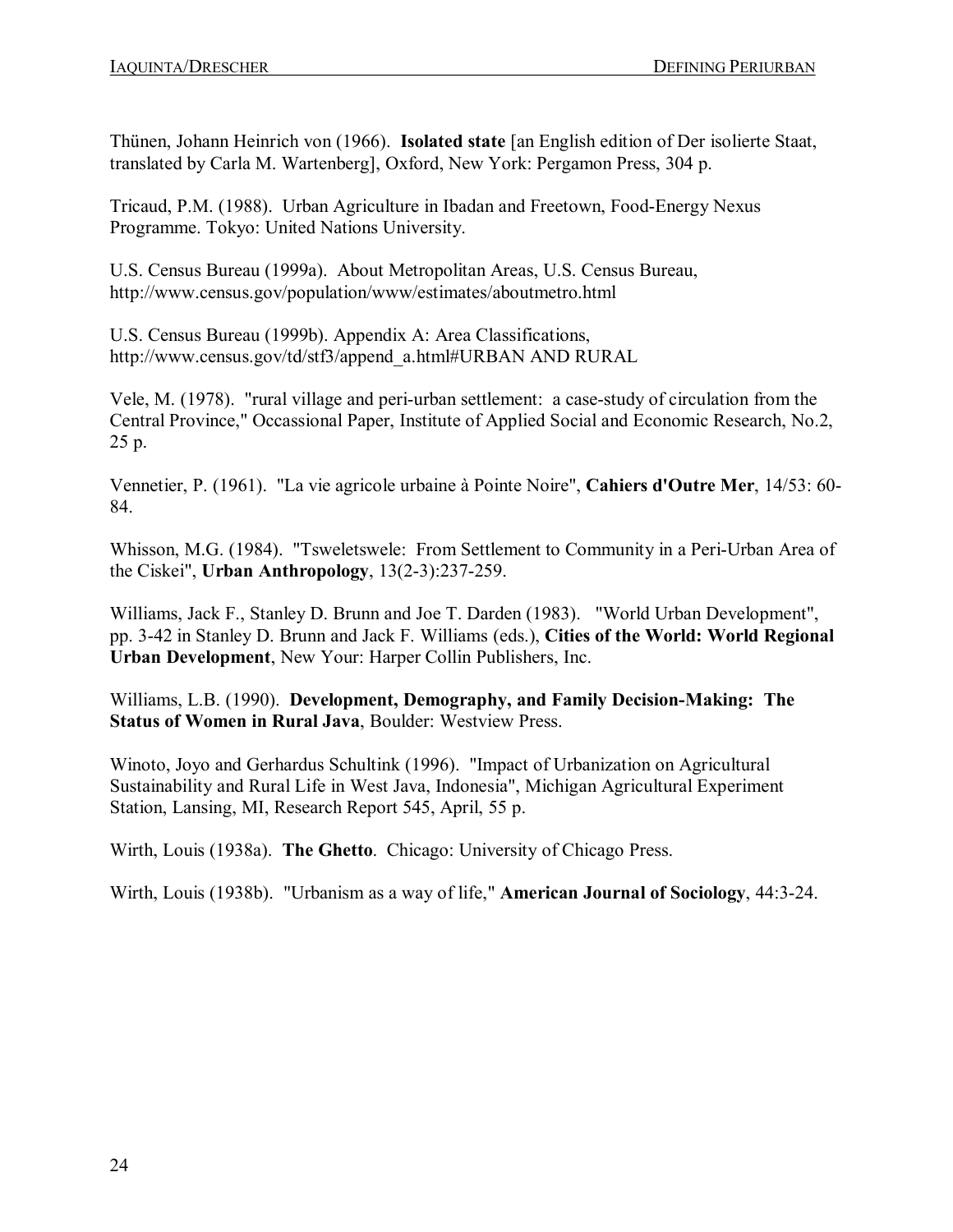## **ENDNOTES**

<sup>2</sup> For example. Hewitt argues that rural itself is not a "single category but a complex continuum…from more rural to less rural" and varying extensively "based on (1) proximity to a central place, (2) community size, (3) population density, (4) total population, and (5) economic/socioeconomic factors"

<sup>3</sup> Julliard (1973) argues that the urbanization of the countryside (i.e., the integration of rural inhabitants into new economic and social relations with towndwellers) can be interpreted either as the obliteration of the countryside or as the cooperation of rural and urban inhabitants, resulting in the disappearance of the town/country dichotomy. <sup>4</sup> Stahl (1973) examines Romania and concludes that disparities between towns and villages are disappearing, not

because villages are becoming towns but because they no longer suffer from social and economic underdevelopment. These changes are arising from a combination of urbanization, deruralization (i.e., urbanism as we have defined it herein), and modernization (of agricultural techniques and formation of farming cooperatives) which alter both the composition of the rural population and the structure of the agricultural family.

<sup>5</sup> We start with "urban" because it has exercised an intellectual hegemony in the minds of researchers. The category 'rural' is a residual category based on whatever population happens to be left over after 'urban' areas have been defined.... It does not effectively represent the diversity present in non-urban areas." (RPRI 1998)

<sup>6</sup> This is not to imply that the "mental attitude" of the periurban dweller is identical to that of the urban dweller or that it automatically excludes significant elements of the "rural mental attitude." Drescher's own experience from Lusaka suggests that periurban is quite rural but the production is directed to the urban environment. In fact, it is this

 $\frac{7}{1}$  Holleman (1964:333) underscores the importance of this social-psychological component when referring to "the very nature of peri-urban settlement in that to a **rural-derived but urban** oriented people, it appears to offer the best of two worlds." (Emphasis added.)

<sup>8</sup> As McDowell and de Haan (1997:9) point out: "Migration studies is not just about movement, but also the interconnectedness of place of origin and place of destination." Mandel (1990) quoted in Gardner (1993:11) adds that "migration is essentially a series of exchanges between places."

<sup>9</sup> Rambaud (1973) hints at this process when he defines urbanism as the creation and modeling of a space where a group can express itself. He points out that this process always took place at the village level but that the form it previously took is being changed or copied and deprived of its functions by urbanization. Thus, village urbanization is to be seen as only part of town development. Presumably, out-migrants are then the agents of this broader form of urbanization which is introduced to the village.

 $10$  These areas seem closest to those advocated by Friedmann (1996) as appropriate foci for development. His theoretical model of modular urbanization envisions town-centered, self-governing agropolitan districts and calls for the development of high-density rural or periurban areas to raise living standards and increase employment opportunities. He suggests that agropolitan districts would preserve the integrity of households and village

<sup>11</sup> Cadene (1990) examines this conflict process in the rural peripheries of ten large French cities. Here urban newcomers construct private houses on formerly agricultural lots, while the agricultural activity of the area generally remains dynamic. He identifies three types of conflicts: territory management, usage of communal space, and urbanization of communal space. However, not all such interaction results in conflict. Earlier work in France by Cribier (1973) showed that relations between the owners of second (i.e., country) homes and local residents depends

Observations of Schlyter (1991) show that this is also reflected in the settlement pattern of illegal squatter compounds. This pattern seems to be derived from rural settlement but the scale was enlarged and the social content was different. His interviews clearly indicate that people did not try to reconstruct their communities of origin but were aiming for what they saw as an urban life style.

<sup>13</sup> For example Crankshaw (1993) studied the rapid growth in South African squatter settlements and found that they had not resulted from the uncontrolled African urbanization that followed the abolition of influx control (pass) laws. Instead the primary impetus came from the displacement of workers from periurban farms. When small settlements of displaced farmworkers started to grow, news spread, and displaced urbanites began to seek refuge in these settlements as well.

<sup>&</sup>lt;sup>1</sup> Throughout the paper we use UPA to refer collectively to agricultural production--including horticulture, floriculture, animal husbandry, forestry and fisheries--in both urban and periurban environments.